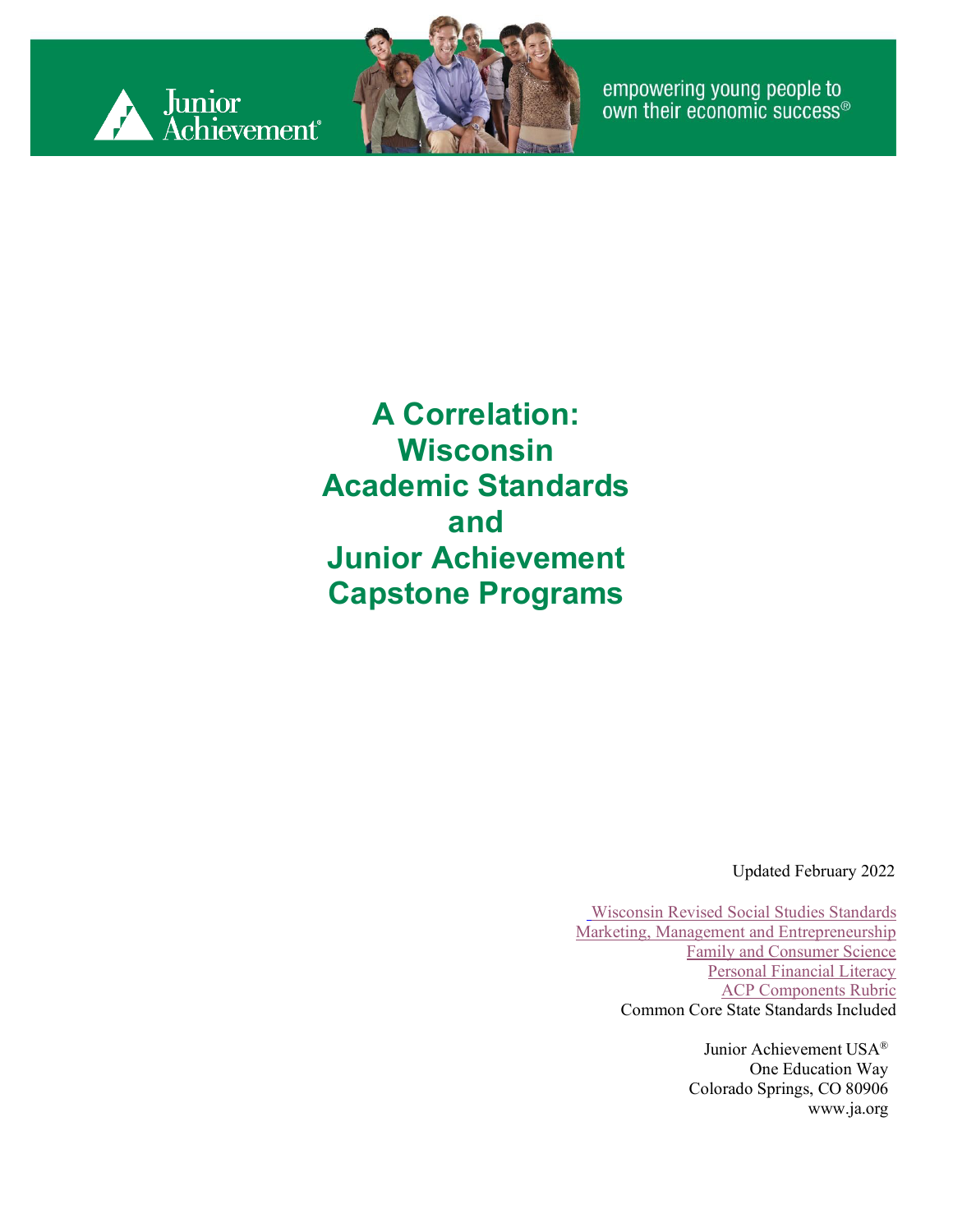#### **Overview**

The following correlation features the knowledge and skills that students are introduced to in JA Capstone Programs and how they correspond to the state Wisconsin Social Studies Framework. The correlation is not meant to be exhaustive, nor is it intended to infer that any one resource will completely address any given standard. It is designed to show how *JA BizTown®* and *JA Finance Park®* will enhance or complement efforts to meet educational standards. Alternate delivery methods, such as student self-guided, cover the same learning objectives for social studies standards and the JA Pathway Competencies. However, the varied implementation models may cause slight variation in English Language Arts and Mathematics correlations.

*JA BizTown* encompasses important elements of work readiness, entrepreneurship, and financial literacy, providing students with a solid foundation of business, economics, and free enterprise education. Through daily lessons, hands-on activities, and active participation in a simulated community designed to support differentiated learning styles, students develop a strong understanding of the relationship between what they learn in school and successful participation in an economy. *JA BizTown* helps prepare students for a lifetime of learning and academic achievement.

*JA BizTown Adventures* is an alternative (or supplement) to the simulated community experience when students do not have access to a facility. It provides the same great social studies, work readiness, entrepreneurship, and financial literacy concepts in an online selfguided format. *JA BizTown Adventures* can be easily used in remote implementation and independent study when combined with the student self-guided implementation of the *JA BizTown* curriculum. Both implementation options augment students' core curriculum in social studies, English language arts, and mathematics. Throughout the programs, students use critical-thinking skills to learn about key concepts as they explore and enhance their understanding of free enterprise.

*JA Finance Park* lessons address fundamental financial literacy and economic concepts, explore career interests and opportunities, and develop work-readiness skills. The lessons. culminate in a hands-on budgeting simulation that includes decisions related to income, expenses, savings, and credit.

The *JA Finance Park* program provides two curriculum levels: Entry Level and Advanced. The Entry Level curriculum is geared towards students who are new to personal finance or have never taken a financial literacy class. The JA Finance Park Advanced curriculum is geared towards high school students, and those with some prior knowledge of personal finances, allowing students a peek at their future financial decisions. All curriculum options provide educators a method of delivery that will best meet the needs of their students and culminate with a visit to JA Finance Park, a realistic on-site or mobile facility, where students engage with volunteers and put into practice what they've learned by developing a personal budget. JA Finance Park simulation is also available virtually in the classroom,

JA Finance Park Entry Level offers three implementations' options:

- Traditional classroom format educator-led presentation
- Project-Based Learning (PBL) format structured to include student group and independent work and a culminating project
- Student-self guided format designed for remote implementation and independent learning

JA Finance Park Advanced offers a teacher-led blended classroom curriculum with a number of optional self-guided extension activities.

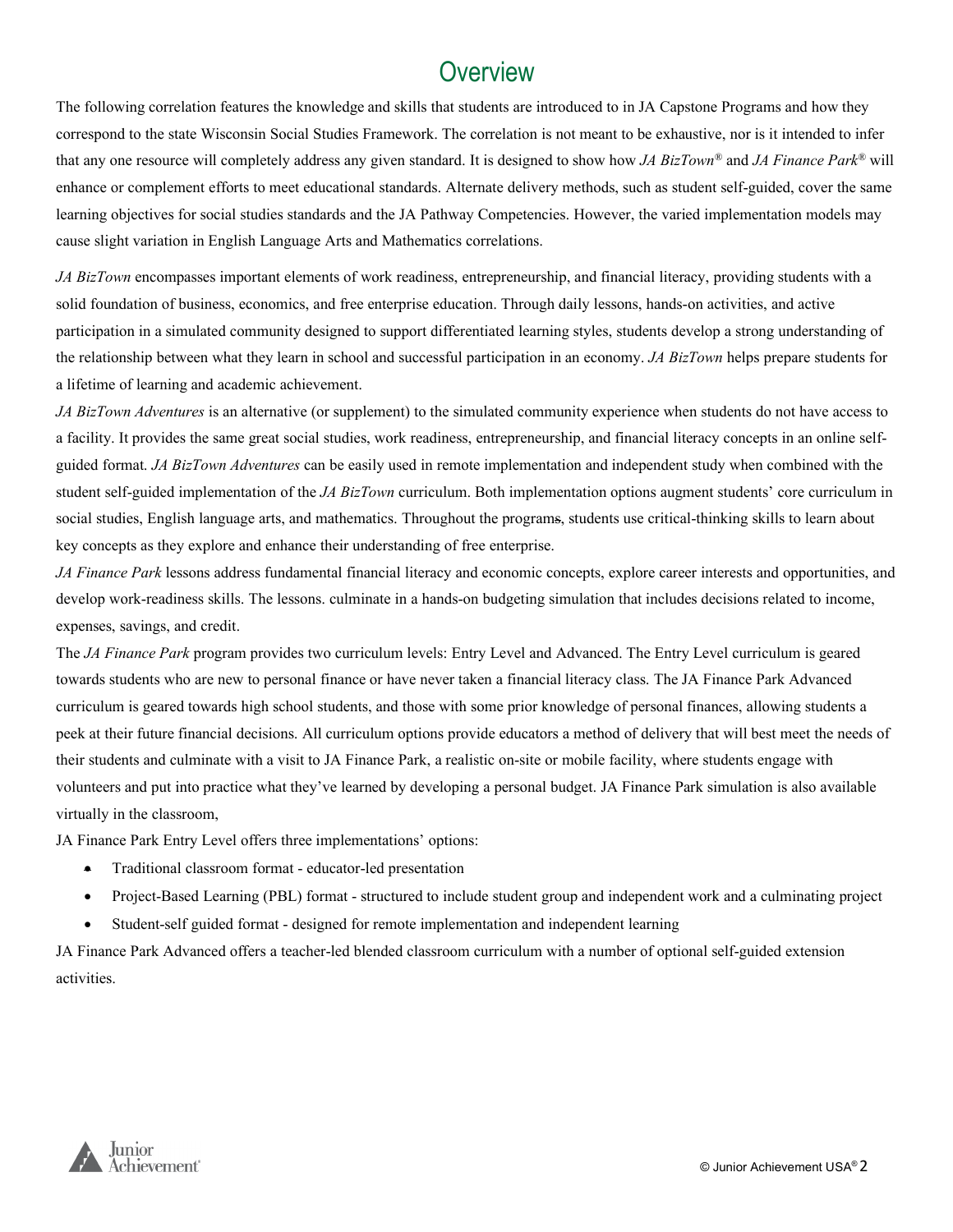| <b>Unit Description and Learning</b><br><b>Objectives</b>                                                                                                                                                                                                                                                                                                                                                                                                                                                                                                                                                                                                                                                                                                                                                                                                                                                                                                                                                                                                                                        | <b>Social Studies</b><br><b>Standards</b>                                                                                                                                                                                                                                                                                                                                                                                                                                             | <b>ACP</b> ; Personal<br><b>Financial Literacy</b>                                                                                                                                                                                                                                                                                                                                                                                                                              | <b>English Language</b><br><b>Arts</b>                                                                                                                                                                                                    | <b>Math</b>                                                                                                                                         |
|--------------------------------------------------------------------------------------------------------------------------------------------------------------------------------------------------------------------------------------------------------------------------------------------------------------------------------------------------------------------------------------------------------------------------------------------------------------------------------------------------------------------------------------------------------------------------------------------------------------------------------------------------------------------------------------------------------------------------------------------------------------------------------------------------------------------------------------------------------------------------------------------------------------------------------------------------------------------------------------------------------------------------------------------------------------------------------------------------|---------------------------------------------------------------------------------------------------------------------------------------------------------------------------------------------------------------------------------------------------------------------------------------------------------------------------------------------------------------------------------------------------------------------------------------------------------------------------------------|---------------------------------------------------------------------------------------------------------------------------------------------------------------------------------------------------------------------------------------------------------------------------------------------------------------------------------------------------------------------------------------------------------------------------------------------------------------------------------|-------------------------------------------------------------------------------------------------------------------------------------------------------------------------------------------------------------------------------------------|-----------------------------------------------------------------------------------------------------------------------------------------------------|
| Unit 1: Financial Literacy<br>You must have money to spend<br>money. Students need to understand<br>this fundamental concept of earning<br>and spending if they are to grasp the<br>importance of sound personal finance.<br>This unit introduces students to bank<br>services and practices that will help<br>them to be successful in <i>JA BizTown</i><br>and in life.<br>Objectives:<br><b>Students will:</b><br>• Extrapolate services offered by<br>financial institutions<br>• Complete a bank account<br>application<br>• Demonstrate an ability to endorse<br>a paycheck<br>• Complete a deposit ticket<br>• Maintain a check register<br>correctly<br>• Describe the consequences of<br>insufficient funds<br>• Write and sign checks<br>• State the benefit of an interest-<br>earning savings account<br>• Explain how money in a savings<br>account grows<br>• Explore the differences between<br>checks, debit cards, and credit<br>cards<br>• Explain how money changes<br>hands when a debit card is used<br>• Demonstrate use of a check<br>register to record a debit purchase | SS.Econ3.b.5 Describe the<br>role of money, banking,<br>and savings in everyday<br>life, including why people<br>borrow money and the role<br>of interest.<br>SS.Econ4.b.4-5Assess the<br>role of economic<br>institutions (e.g., banks,<br>government) in helping<br>individuals and society.<br>SS.Econ2.a.m Analyze the<br>role of consumers and<br>producers in product<br>markets. Provide examples<br>of how individuals and<br>households are both<br>consumers and producers. | <b>ACP Financial Knowledge</b><br>Participate in instruction,<br>experiences, and guidance,<br>for developing an<br>understanding of relevant<br>financial concepts.<br><b>Personal Financial</b><br>Literacy<br>MM2.b.i Investigate<br>multiple ways to pay for<br>goods and services.<br>Compare digital banking<br>methods and cash payments<br>for purchasing goods and<br>services. Identify methods<br>to prove income has been<br>received and payment has<br>been made. | Grade 4<br>RI.4.3<br>RI.4.4<br>R <sub>L</sub> 4.5<br>RI.4.7<br>SL.4.1<br>SL.4.3<br>L.4.4<br>Grade 5<br>RI.5.4<br>RI.5.5<br>RI.5.7<br>SL.5.1<br>L.5.1<br>L.5.3<br>L.5.4<br>Grade 6<br>RL6.7<br>SL.6.1<br>SL.6.2<br>L.6.1<br>L.6.3<br>L.6.4 | Grade 4<br>$4.$ NBT $.3$<br>4.NBT.4<br>Grade 5<br>5.NBT.5<br>5.NBT.7<br>Grade 6<br>6.NS.3<br><b>Mathematical</b><br><b>Practices 4-6</b><br>$1 - 7$ |
|                                                                                                                                                                                                                                                                                                                                                                                                                                                                                                                                                                                                                                                                                                                                                                                                                                                                                                                                                                                                                                                                                                  |                                                                                                                                                                                                                                                                                                                                                                                                                                                                                       |                                                                                                                                                                                                                                                                                                                                                                                                                                                                                 |                                                                                                                                                                                                                                           |                                                                                                                                                     |

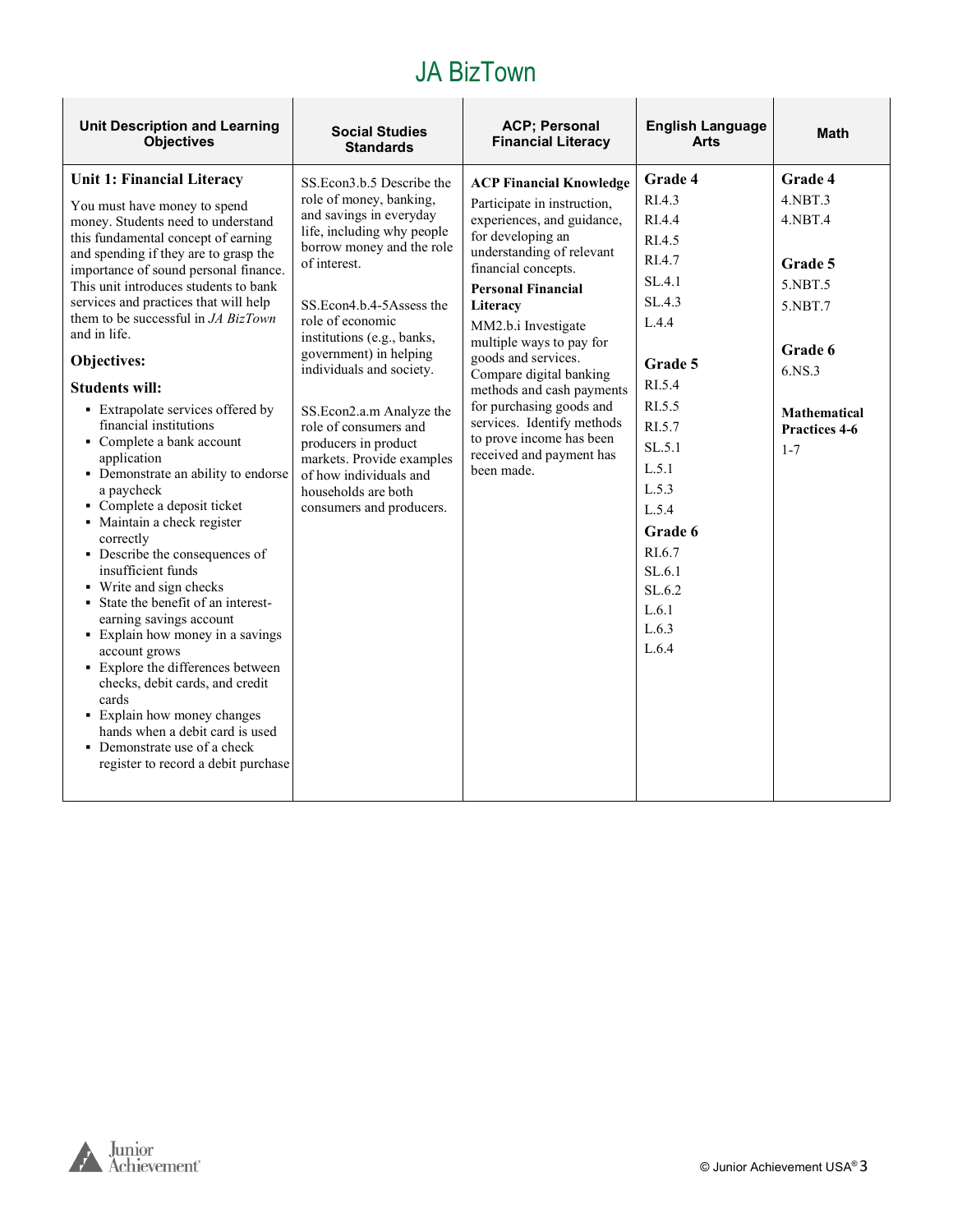| <b>Unit Description and Learning</b><br><b>Objectives</b>                                                                                                                                                                                                                                                                                                                                                                                                                                                                                                                                                                                                                                                                                                                                                                                                                                                                                                                                                                                                                                                                              | <b>Social Studies</b><br><b>Standards</b>                                                                                                                                                                                                                                                                                                                                                                                                                | <b>ACP; Personal</b><br><b>Financial Literacy</b>                                                                                                                                                                                                                                                                                                                                                                                                                                                                                                                                                                                                                                                                                                                                                                               | <b>English</b><br><b>Language Arts</b>                                                                                                                                                                                                        | <b>Math</b>                                                                                                                    |
|----------------------------------------------------------------------------------------------------------------------------------------------------------------------------------------------------------------------------------------------------------------------------------------------------------------------------------------------------------------------------------------------------------------------------------------------------------------------------------------------------------------------------------------------------------------------------------------------------------------------------------------------------------------------------------------------------------------------------------------------------------------------------------------------------------------------------------------------------------------------------------------------------------------------------------------------------------------------------------------------------------------------------------------------------------------------------------------------------------------------------------------|----------------------------------------------------------------------------------------------------------------------------------------------------------------------------------------------------------------------------------------------------------------------------------------------------------------------------------------------------------------------------------------------------------------------------------------------------------|---------------------------------------------------------------------------------------------------------------------------------------------------------------------------------------------------------------------------------------------------------------------------------------------------------------------------------------------------------------------------------------------------------------------------------------------------------------------------------------------------------------------------------------------------------------------------------------------------------------------------------------------------------------------------------------------------------------------------------------------------------------------------------------------------------------------------------|-----------------------------------------------------------------------------------------------------------------------------------------------------------------------------------------------------------------------------------------------|--------------------------------------------------------------------------------------------------------------------------------|
| Unit 2: Community and<br><b>Economy</b><br>Students explore their role as<br>citizens of a community. They are<br>introduced to the concept of the<br>circular flow of money and goods<br>in an economy. They define basic<br>economic concepts and discuss the<br>impact of taxes and philanthropy.<br>Objectives:<br><b>Students will:</b><br>• Define various vocabulary<br>terms<br>• Explain how good citizens<br>have a sense of responsibility<br>to others and to their<br>community<br>• Identify goods, services, and<br>resources (human, natural, and<br>capital)<br>• Demonstrate the circular flow<br>of an economy<br>• Discover the function of<br>businesses in producing goods<br>and services<br>• Define scarcity and learn more<br>about free enterprise<br>• Identify the three basic<br>economic questions (what,<br>how, and for whom to<br>produce)<br>• Understand why people pay<br>taxes<br>• Define gross pay and net pay<br>• Calculate tax by multiplying<br>with decimals<br>• Differentiate between public<br>goods and services and private<br>goods and services<br>• Give examples of philanthropy | SS.Econ.2.b.mm.<br>Investigate the relationship<br>between supply and<br>demand. Evaluate the<br>extent to which<br>competition exists in<br>product markets, and its<br>relationship to price and<br>quality of goods and<br>services.<br>SS.BH1.a.m Identify<br>patterns such as culture,<br>prior knowledge, family,<br>peers, school,<br>communities, and personal<br>interests that influence a<br>person's cognition,<br>perception, and behavior. | <b>Academic and Career</b><br>Preparation<br>Receive instruction in<br>effective collaboration and<br>communication skills,<br>including compromise and<br>de-escalation.<br>Have opportunities to<br>engage in self-directed and<br>group inquiry- based and<br>problem-solving activities.<br>Receive instruction in<br>crafting appropriate<br>communications with<br>different<br>purposes/audiences.<br><b>Personal Financial</b><br>Literacy<br>FM1.b.m Differentiate<br>between the functions of<br>money as a medium of<br>exchange (e.g., money<br>accepted in exchange for<br>goods or services), store of<br>value (e.g., retention of<br>money's value for future<br>exchanges), and a unit of<br>account (e.g., stated unit of<br>measurement to simplify<br>transactional exchanges in<br>contrast to bartering). | Grade 4<br>RI.4.7<br>W.4.8<br>SL.4.1<br>SL.4.2<br>SL.4.3<br>L.4.1<br>L.4.4<br>L.4.6<br>Grade 5<br>RI.5.7<br>W.5.8<br>SL.5.1<br>SL.5.2<br>SL.5.3<br>L.5.1<br>L.5.4<br>L.5.6<br>Grade 6<br>R.6.7<br>SL.6.1<br>SL.6.2<br>L.6.1<br>L.6.4<br>L.6.6 | Grade 4<br>4.MD.4<br>Grade 5<br>5.MD.2<br><b>Mathematical</b><br><b>Practices 4-6</b><br>1<br>$\overline{c}$<br>$\overline{4}$ |
|                                                                                                                                                                                                                                                                                                                                                                                                                                                                                                                                                                                                                                                                                                                                                                                                                                                                                                                                                                                                                                                                                                                                        |                                                                                                                                                                                                                                                                                                                                                                                                                                                          |                                                                                                                                                                                                                                                                                                                                                                                                                                                                                                                                                                                                                                                                                                                                                                                                                                 |                                                                                                                                                                                                                                               |                                                                                                                                |

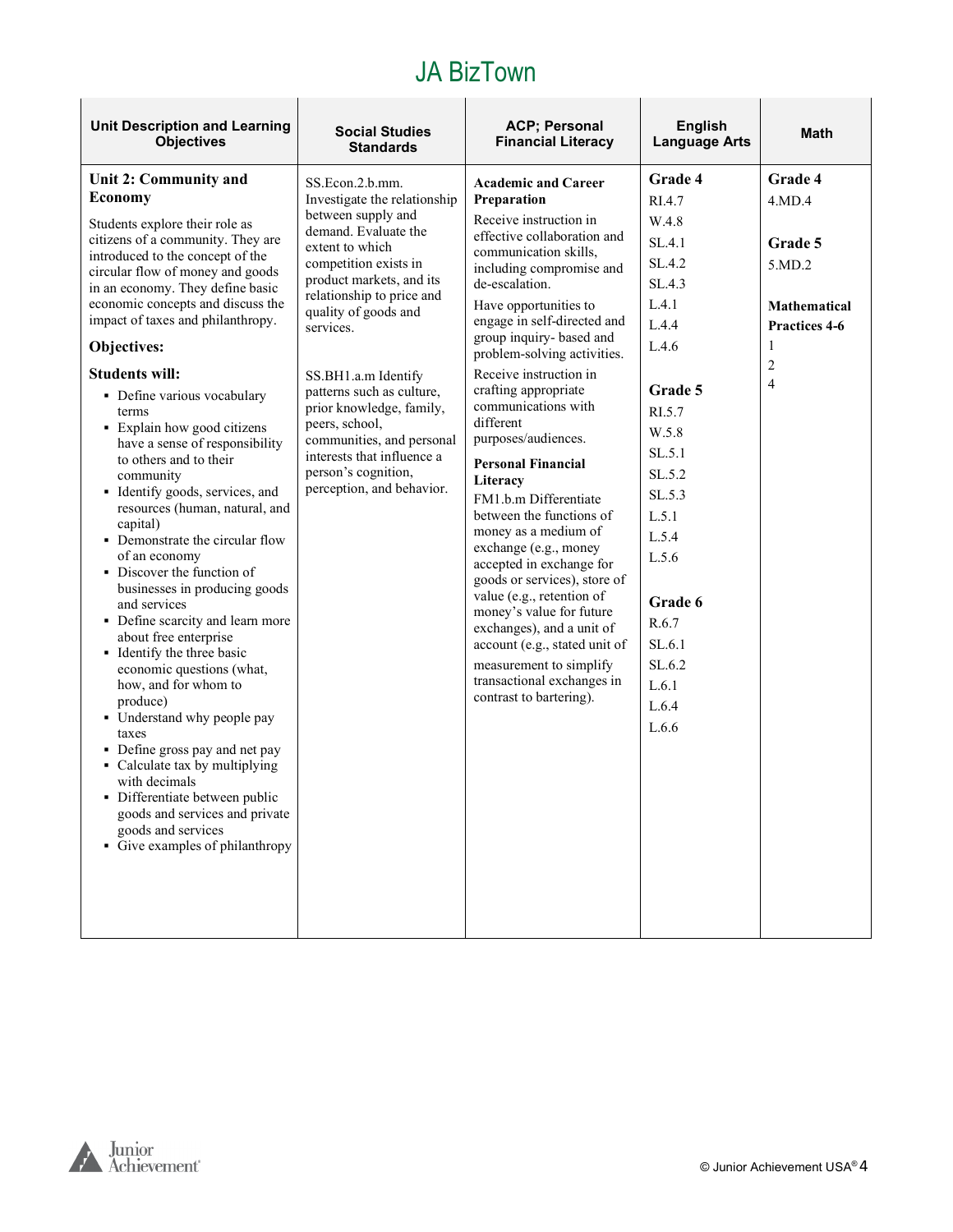| <b>Unit Description and Learning</b><br><b>Objectives</b>                                                                                                                                                                                                                                                                                                                                                                                                                                                                                                                                                                                                                                                                                                                                                                                                                                                               | <b>Social Studies</b><br><b>Standards</b>                                                                                                                                                                                                                                      | <b>ACP</b> ; Personal<br><b>Financial Literacy</b>                                                                                                                                                                                                                                                                                                                                                                                                                                                                                                                                                                                                                                                                                                                                                                                                                                                                                                                             | <b>English</b><br><b>Language Arts</b>                                                                                                                                          | <b>Math</b>                                                                                      |
|-------------------------------------------------------------------------------------------------------------------------------------------------------------------------------------------------------------------------------------------------------------------------------------------------------------------------------------------------------------------------------------------------------------------------------------------------------------------------------------------------------------------------------------------------------------------------------------------------------------------------------------------------------------------------------------------------------------------------------------------------------------------------------------------------------------------------------------------------------------------------------------------------------------------------|--------------------------------------------------------------------------------------------------------------------------------------------------------------------------------------------------------------------------------------------------------------------------------|--------------------------------------------------------------------------------------------------------------------------------------------------------------------------------------------------------------------------------------------------------------------------------------------------------------------------------------------------------------------------------------------------------------------------------------------------------------------------------------------------------------------------------------------------------------------------------------------------------------------------------------------------------------------------------------------------------------------------------------------------------------------------------------------------------------------------------------------------------------------------------------------------------------------------------------------------------------------------------|---------------------------------------------------------------------------------------------------------------------------------------------------------------------------------|--------------------------------------------------------------------------------------------------|
| <b>Unit 3: Work Readiness</b>                                                                                                                                                                                                                                                                                                                                                                                                                                                                                                                                                                                                                                                                                                                                                                                                                                                                                           | SS.BH1.a.m Identify                                                                                                                                                                                                                                                            | <b>Career Exploration</b>                                                                                                                                                                                                                                                                                                                                                                                                                                                                                                                                                                                                                                                                                                                                                                                                                                                                                                                                                      | Grade 4                                                                                                                                                                         | Grade 4                                                                                          |
| Citizens learn how their interests<br>and skills can lead to exciting<br>careers. They have an opportunity<br>to assess their own skills and<br>interests and to see what kinds of<br>jobs are available at JA BizTown.<br>They have an opportunity to fill out<br>a job application and experience the<br>job interview process.<br>Objectives:<br><b>Students will:</b><br>• Recognize their interests and<br>skills<br>• Explain the relevance of<br>interests and skills in career<br>exploration and planning<br>• Distinguish the differences<br>among the four primary career<br>types: people, ideas, data, and<br>things<br>• Categorize STEM careers into<br>different types<br>• Demonstrate appropriate<br>workplace behaviors<br>• Define resume, job interview,<br>and applicant<br>• Complete a job application<br>• Model appropriate business<br>greetings<br>• Demonstrate proper interview<br>skills | patterns such as culture,<br>prior knowledge, family,<br>peers, school,<br>communities, and personal<br>interests that influence a<br>person's cognition,<br>perception, and behavior.<br>SS.BH2.a.m Summarize<br>the role culture plays in<br>personal and group<br>behavior. | Describe how careers are<br>categorized by career<br>clusters and pathways.<br>Take age-appropriate<br>inventories and assessments<br>for career exploration to<br>identify related career<br>clusters and pathways.<br>Locate information on<br>clusters based on their<br>interests and self-<br>awareness.<br>Examine career information<br>for career exploration.<br>Are exposed to activities<br>based on a wide variety of<br>career clusters and<br>pathways.<br>Engage in a variety of<br>extracurricular activities.<br>Interpret inventory results<br>and can articulate their<br>personal strengths, work<br>values, learning styles,<br>beliefs, and interests.<br><b>WCCTS</b><br>CD3.b.3.m: Demonstrate<br>openness to exploring a<br>wide range of occupations<br>and career pathways.<br>CD3.a.6.m: Build an<br>ongoing awareness of<br>personal abilities, skills,<br>interests and motivation and<br>determine how these fit with<br>chosen career pathway. | RI.4.4<br>SL.4.1<br>L.4.1<br>L.4.2<br>L.4.4<br>L.4.6<br>Grade 5<br>RI.5.4<br>SL.5.1<br>L.5.1<br>L.5.2<br>L.5.4<br>L.5.6<br>Grade 6<br>SL.6.1<br>L.6.1<br>L.6.2<br>L6.4<br>L.6.6 | 4.MD.4<br>Grade 5<br>5.MD.2<br>Mathematical<br><b>Practices 4-6</b><br>$\overline{2}$<br>$4 - 6$ |
|                                                                                                                                                                                                                                                                                                                                                                                                                                                                                                                                                                                                                                                                                                                                                                                                                                                                                                                         |                                                                                                                                                                                                                                                                                |                                                                                                                                                                                                                                                                                                                                                                                                                                                                                                                                                                                                                                                                                                                                                                                                                                                                                                                                                                                |                                                                                                                                                                                 |                                                                                                  |



 $\mathsf{r}$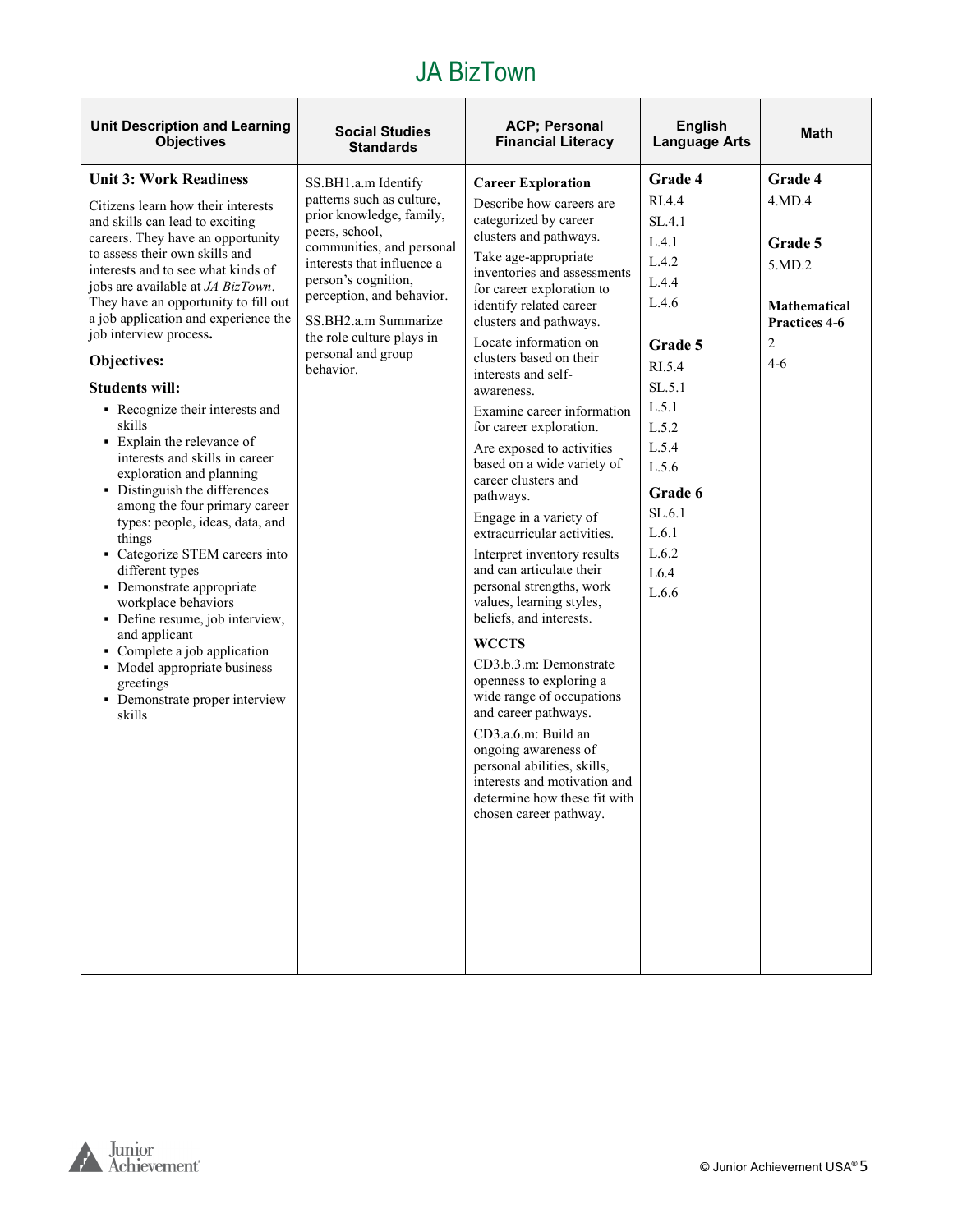| <b>Unit Description and Learning</b>                                                                                                                                                                                                                                                                                                                                                                                                                                                                                                                                                                                                                                                                                                                                                                                                                                                                            | <b>Social Studies</b>                                                                                                                                                                                                                                                                                                                                                                                                           | <b>ACP; Personal Financial</b>                                                                                                                                                                                                                                                                                                                                                                                                                                              | <b>English</b>                                                                                                                                                                                                                                  | <b>Math</b>                                                                                                                       |
|-----------------------------------------------------------------------------------------------------------------------------------------------------------------------------------------------------------------------------------------------------------------------------------------------------------------------------------------------------------------------------------------------------------------------------------------------------------------------------------------------------------------------------------------------------------------------------------------------------------------------------------------------------------------------------------------------------------------------------------------------------------------------------------------------------------------------------------------------------------------------------------------------------------------|---------------------------------------------------------------------------------------------------------------------------------------------------------------------------------------------------------------------------------------------------------------------------------------------------------------------------------------------------------------------------------------------------------------------------------|-----------------------------------------------------------------------------------------------------------------------------------------------------------------------------------------------------------------------------------------------------------------------------------------------------------------------------------------------------------------------------------------------------------------------------------------------------------------------------|-------------------------------------------------------------------------------------------------------------------------------------------------------------------------------------------------------------------------------------------------|-----------------------------------------------------------------------------------------------------------------------------------|
| <b>Objectives</b>                                                                                                                                                                                                                                                                                                                                                                                                                                                                                                                                                                                                                                                                                                                                                                                                                                                                                               | <b>Standards</b>                                                                                                                                                                                                                                                                                                                                                                                                                | Literacy                                                                                                                                                                                                                                                                                                                                                                                                                                                                    | <b>Language Arts</b>                                                                                                                                                                                                                            |                                                                                                                                   |
| Unit 4: Business Management<br>Citizens prepare for their visit to $JA$<br>BizTown by working in business teams<br>to learn about key factors in operating a<br>business, such as teamwork, operation<br>costs, pricing, and advertising.<br>Objectives:<br><b>Students will:</b><br>• Describe costs associated with<br>operating a business<br>• Calculate business expenses<br>• Use teamwork to create a<br>paragraph that describes a<br>business<br>• Define selling price, revenue, and<br>inventory<br>• Describe factors that affect selling<br>price<br>• Explain the relationship between<br>revenue, costs, and profit<br>• Define advertising<br>• Describe characteristics of<br>effective advertising<br>• Acknowledge how effective<br>teamwork and cooperation<br>enhance business teams<br>• Appreciate how careful<br>completion of details ensures a<br>more successful JA BizTown<br>visit | SS.Econ2.a.m. Analyze<br>the role of consumers and<br>producers in product<br>markets. Provide examples<br>of how individuals and<br>households are both<br>consumers and producers.<br>SS.Econ.2.b.mm.<br>Investigate the relationship<br>between supply and<br>demand. Evaluate the<br>extent to which<br>competition exists in<br>product markets, and its<br>relationship to price and<br>quality of goods and<br>services. | World of work and Labor<br>Market<br>Understand salary, standards<br>of living, and connections to<br>different careers' earning<br>potential.<br>Demonstrate social skills<br>needed for employability.<br><b>WCCTS</b><br>CD1.d.3.m: Evaluate the<br>positive and negative<br>implications of personal<br>decisions.<br><b>Personal Finance Literacy</b><br>CD2.a.m Compare the<br>benefits and costs of<br>spending decisions when<br>selecting products or<br>services. | Grade 4<br>W.4.1<br>W.4.2<br>W.4.4<br>SL.4.1<br>L.4.1<br>L.4.3<br>L.4.4<br>L.4.6<br>Grade 5<br>W.5.1<br>W.5.2<br>W.5.4<br>SL.5.1<br>L.5.1<br>L.5.3<br>L.5.4<br>L.5.6<br>Grade 6<br>W.6.1<br>W.6.4<br>SL.6.1<br>L.6.1<br>L.6.3<br>L.6.4<br>L.6.6 | Grade 4<br>4.NBT.5<br>Grade 5<br>5.NBT.5<br>Grade 6<br>6.NS.2<br>6.NS.3<br><b>Mathematical</b><br><b>Practices 4-6</b><br>$1 - 7$ |

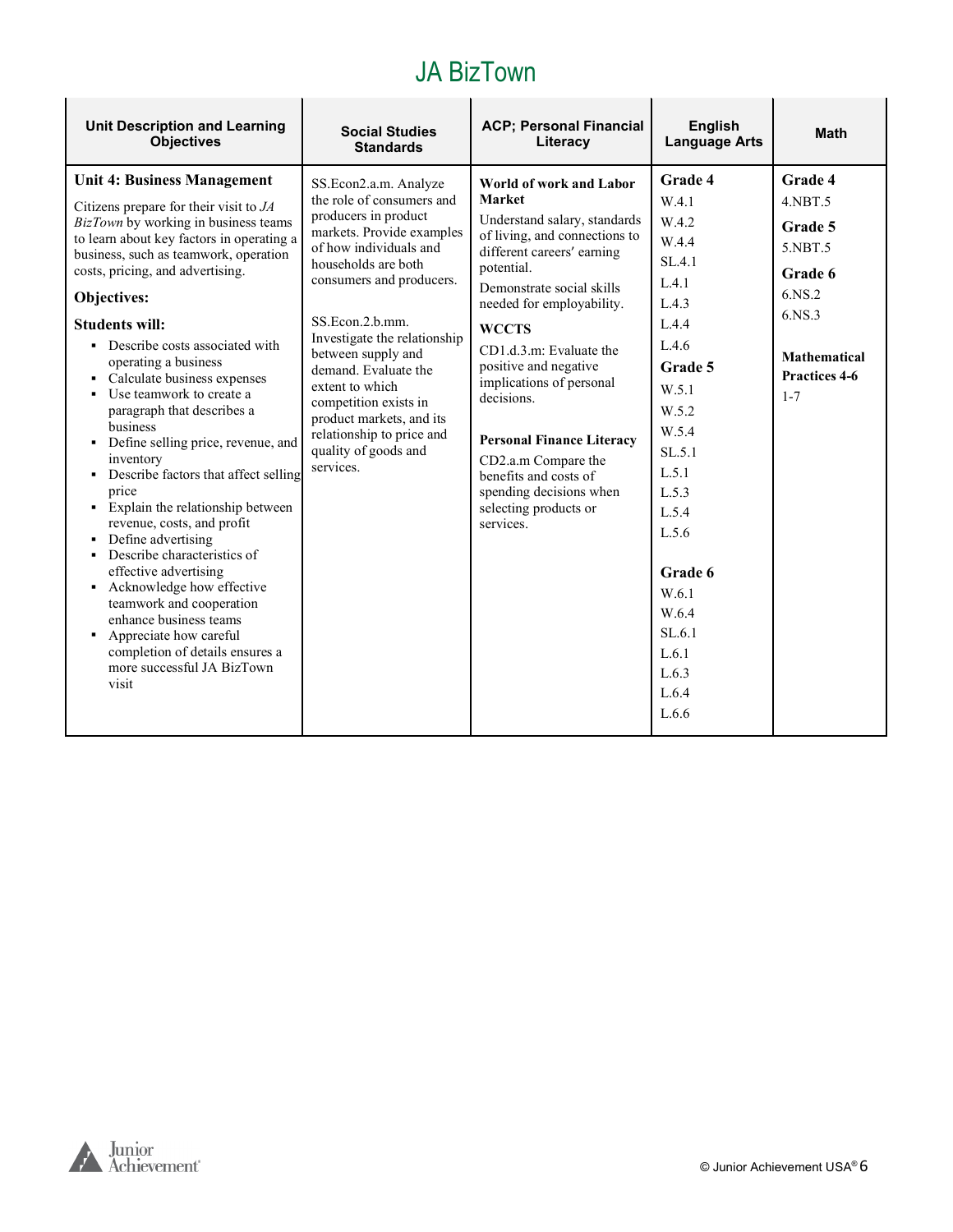| <b>Unit Description and Learning</b>                                                                                                                                                                                                                                                                                                                                                                                                                                                                                                                                                                                                                                                                                                                                                                                                                              | <b>Social Studies</b>                                                                                                                                                                                                                                                                                                                                                                                                                | <b>ACP; Personal Financial</b>                                                                               | <b>English</b>                                                                                                                                                             | <b>Math</b>                                                           |
|-------------------------------------------------------------------------------------------------------------------------------------------------------------------------------------------------------------------------------------------------------------------------------------------------------------------------------------------------------------------------------------------------------------------------------------------------------------------------------------------------------------------------------------------------------------------------------------------------------------------------------------------------------------------------------------------------------------------------------------------------------------------------------------------------------------------------------------------------------------------|--------------------------------------------------------------------------------------------------------------------------------------------------------------------------------------------------------------------------------------------------------------------------------------------------------------------------------------------------------------------------------------------------------------------------------------|--------------------------------------------------------------------------------------------------------------|----------------------------------------------------------------------------------------------------------------------------------------------------------------------------|-----------------------------------------------------------------------|
| <b>Objectives</b>                                                                                                                                                                                                                                                                                                                                                                                                                                                                                                                                                                                                                                                                                                                                                                                                                                                 | <b>Standards</b>                                                                                                                                                                                                                                                                                                                                                                                                                     | Literacy                                                                                                     | <b>Language Arts</b>                                                                                                                                                       |                                                                       |
| Unit 5: Visit and Debrief<br>Citizens participate in the $JA$<br><i>BizTown</i> simulation and then return<br>to class for a debriefing lesson to<br>ensure they have a well-rounded<br>learning experience. The debrief<br>lesson allows citizens to reflect on<br>their JA BizTown experience and<br>further identify the relevance of<br>classroom learning to their future<br>plans and goals.<br>Objectives:<br><b>Students will:</b><br>• Function in their job capacity<br>at JA BizTown<br>Manage their personal finances<br>٠<br>and time<br>• Carry out responsibilities of<br>citizenship, such as voting and<br>obeying laws<br>• Evaluate team performance at<br>JA BizTown<br>• Explain the circular flow of<br>economic activity<br>Describe how citizens use<br>financial institutions<br>Describe how citizens work<br>within a quality business | SS.Econ.2.b.mm.<br>Investigate the<br>relationship between<br>supply and demand.<br>Evaluate the extent to<br>which competition<br>exists in product<br>markets, and its<br>relationship to price and<br>quality of goods and<br>services.<br>SS.BH3.a.m Analyze<br>how a person's local<br>actions can have global<br>consequences, and how<br>global patterns and<br>processes can affect<br>seemingly unrelated<br>local actions. | World of Work and<br><b>Labor Market</b><br>Participate in a service,<br>learning, or volunteer<br>activity. | Grade 4<br>W.4.1<br>SL.4.1<br>SL.4.4<br>L.4.1<br>L.4.6<br>Grade 5<br>W.5.1<br>SL.5.1<br>SL.5.4<br>L.5.1<br>L.5.6<br>Grade 6<br>W.6.1<br>SL.6.1<br>SL.6.4<br>L.6.1<br>L.6.4 | Grade 5<br>5.NBT.5<br><b>Mathematical</b><br>Practices 4-6<br>$1 - 7$ |

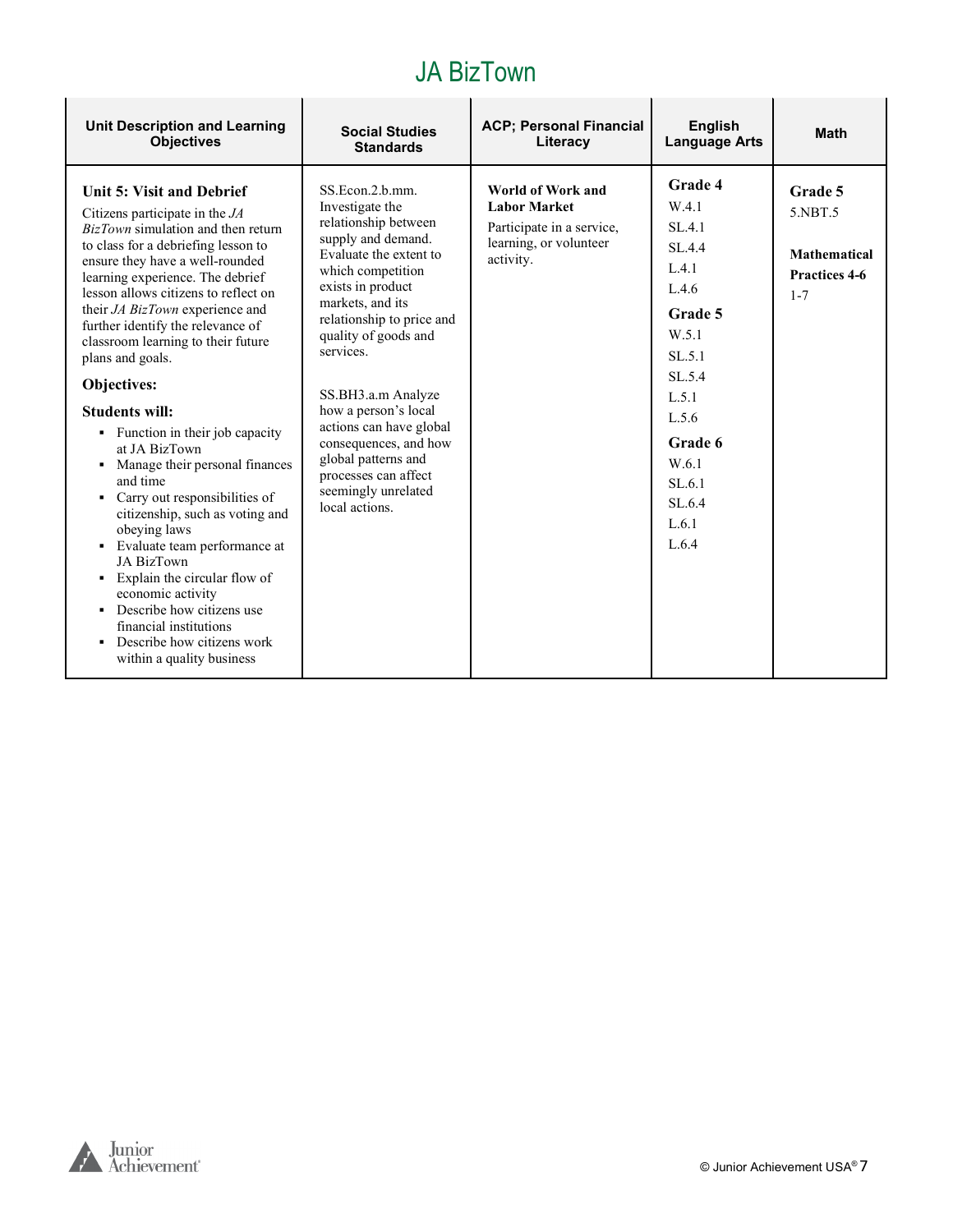#### JA Biz Town Adventures

| <b>Session Details</b>                                                                                                                                                                                                                                                                                                                                                                                                                                                                                                                                                                                                                                                                                                                                                                                                                                  | <b>Financial Literacy</b><br><b>Standards</b>                                                                                                                                                                                                                                                 | <b>Social Studies</b>                                                                                                                                                                                                                                                                                                                                                                                                                                                                                                                                                                                                                                                                                                                | <b>Common Core</b><br><b>ELA</b>                                                                                                                                          | Common<br><b>Core Math</b>                                                                      |
|---------------------------------------------------------------------------------------------------------------------------------------------------------------------------------------------------------------------------------------------------------------------------------------------------------------------------------------------------------------------------------------------------------------------------------------------------------------------------------------------------------------------------------------------------------------------------------------------------------------------------------------------------------------------------------------------------------------------------------------------------------------------------------------------------------------------------------------------------------|-----------------------------------------------------------------------------------------------------------------------------------------------------------------------------------------------------------------------------------------------------------------------------------------------|--------------------------------------------------------------------------------------------------------------------------------------------------------------------------------------------------------------------------------------------------------------------------------------------------------------------------------------------------------------------------------------------------------------------------------------------------------------------------------------------------------------------------------------------------------------------------------------------------------------------------------------------------------------------------------------------------------------------------------------|---------------------------------------------------------------------------------------------------------------------------------------------------------------------------|-------------------------------------------------------------------------------------------------|
| <b>Adventure One: CEO</b><br>AS CEO students discover some of the<br>responsibilities of running a business. They<br>match their interests and skills to choose a<br>corporation to lead, use the company's mission<br>statement to make a strategic decision, explore<br>market analysis to identify a target market,<br>compare applicant resumes to make a hiring<br>decision while considering the company<br>budget, and compile a letter to encourage<br>customers.<br>Objectives:<br><b>Students will:</b><br>• Use knowledge of skills and interests to<br>select a company<br>• Compare potential customers<br>· Identify target market<br>• Make a strategic decision<br>• Identify points in a mission statement<br>• Compare applicant resumes<br>• Make a budget-based decision<br>• Create a letter by making appropriate<br>word choices | <b>Personal Finance</b><br>Literacy<br>CD2.a.m Compare the<br>benefits and costs of<br>spending decisions when<br>selecting products or<br>services.<br>FM2.a.m Analyze<br>different cultural<br>perspectives and behaviors<br>regarding financial values<br>and goals across<br>communities. | SS.Econ1.a.m Predict the<br>[opportunity costs] of<br>various decisions, and<br>explain why the<br>opportunity cost might<br>differ from person to<br>person or in different<br>situations. Assess how<br>limited resources impact<br>the choices of individuals,<br>households, communities,<br>businesses, and countries.<br>SS.Geog3.b.m Analyze<br>spatial patterns of social<br>and economic<br>development in a variety<br>of regions in the world.<br>Identify how people,<br>products, and ideas move<br>between places.                                                                                                                                                                                                     | Grade 4<br>RI.4.1-5<br>RI.4.7,10<br>W.4.2b,2d,2e<br>W.4.8<br>SL.4.3<br>L.4.4,6<br>Grade 5<br>RI.5.1-5<br>RI.5.7,10<br>W.5.2b,2d,2e<br>W.5.8<br>SL.5.3<br>$L.5.4-6$        | 4.0a.1<br>$4.$ nbt. $4$                                                                         |
| <b>Adventure Two CFO</b><br>As CFO students make budget decisions<br>following a decision-making process and<br>mathematical formula. They determine how<br>much to charge for their services and which<br>companies' services offer the best value. They<br>explore the need for cyber insurance to prevent<br>online security breaches and review the<br>company's mission statement.<br>Objectives:<br><b>Students will:</b><br>• Use knowledge of skills and interests to<br>select a company<br>• Deduct taxes to calculate net pay<br>Determine price of items to make a profit<br>using a formula<br>• Compare costs to make budget decisions<br>• Read terms and conditions to compare<br>offers<br>• Evaluate proposals as part of a decision-<br>making process                                                                               | <b>Personal Finance</b><br>Literacy<br>CD2.a.m Compare the<br>benefits and costs of<br>spending decisions when<br>selecting products or<br>services.                                                                                                                                          | SS.Econ4.c.5 Discuss<br>reasons a government<br>taxes people.<br>SS.Econ1.a.3 Use<br>economic reasoning to<br>compare and contrast the<br>costs and benefits of a<br>decision.<br>Categorize different<br>limited resources (e.g.,<br>money, materials, time,<br>labor or workers, land,<br>natural resources,<br>renewable or non-<br>renewable)<br>SS.Econ4.d.m Analyze<br>potential [unintended<br>costs] and benefits (i.e.,<br>externalities) for a local or<br>state law or policy.<br>SS.Econ.2.b.mm.<br>Investigate the<br>relationship between<br>supply and demand.<br>Evaluate the extent to<br>which competition exists<br>in product markets, and its<br>relationship to price and<br>quality of goods and<br>services. | Grade 4<br>$RI.4.1 - 5$<br>RI.4.7,10<br>W.4.2b,2d,2e<br>W.4.8<br>SL.4.3<br>L.4.4,6<br>Grade 5<br>RI.5.1-5<br>RI.5.7,10<br>W.5. 2b, 2d, 2e<br>W.5.8<br>SL.5.3<br>$L.5.4-6$ | 4.0a.1<br>$4.$ nbt. $1-2$<br>$4.$ nbt. $3$<br>4.nbt.4-6<br>$4.nf.5-6$<br>5.nbt.1-2<br>5.nbt.4-5 |

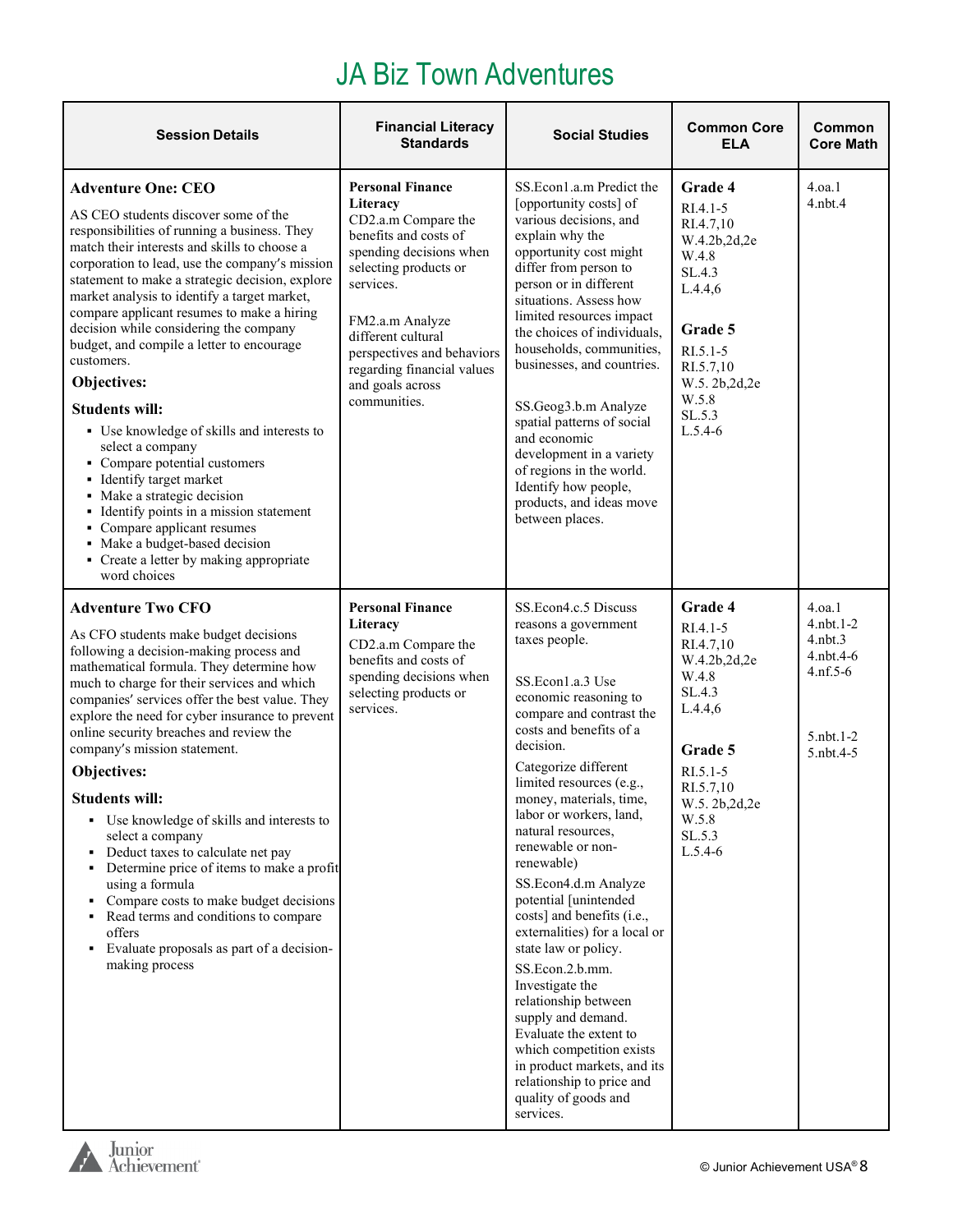#### JA Biz Town Adventures

| <b>Session Details</b>                                                                                                                                                                                                                                                                                                                                                                                                                                                                                                                                                                                                                                                                                                                                                                                                                                                                           | <b>Financial Literacy</b><br><b>Standards</b>                                                                                                                                                                   | <b>Social Studies</b>                                                                                                                                                                                                                                                                                                                                                                                                                                                                                                                                                                                                          | <b>Common Core</b><br><b>ELA</b>                                                                                                                                     | <b>Common Core</b><br><b>Math</b>                                                               |
|--------------------------------------------------------------------------------------------------------------------------------------------------------------------------------------------------------------------------------------------------------------------------------------------------------------------------------------------------------------------------------------------------------------------------------------------------------------------------------------------------------------------------------------------------------------------------------------------------------------------------------------------------------------------------------------------------------------------------------------------------------------------------------------------------------------------------------------------------------------------------------------------------|-----------------------------------------------------------------------------------------------------------------------------------------------------------------------------------------------------------------|--------------------------------------------------------------------------------------------------------------------------------------------------------------------------------------------------------------------------------------------------------------------------------------------------------------------------------------------------------------------------------------------------------------------------------------------------------------------------------------------------------------------------------------------------------------------------------------------------------------------------------|----------------------------------------------------------------------------------------------------------------------------------------------------------------------|-------------------------------------------------------------------------------------------------|
| <b>Adventure Three: Marketing</b><br><b>Director</b><br>As Marketing Director, students use their<br>knowledge of skills and interests to choose<br>a company to work for. They identify an<br>idea for a new product or service and use a<br>decision-making strategy to refine their<br>idea, identify a target market, and plan an<br>advertising campaign that is consistent<br>with the business mission statement.<br>Objectives:<br><b>Students will:</b><br>• Use knowledge of skills and interests to<br>select a company<br>• Identify an idea for a new product or<br>service<br>• Attempt to resolve solutions to customer<br>pain points<br>• Identify characteristics of target markets<br>• Explore advertising avenues and<br>marketing tools<br>• Plan a marketing campaign<br>• Compare cost effectiveness of different<br>advertisements<br>• Examine fine print on contracts | <b>Personal Finance</b><br>Literacy<br>CD2.a.m Compare the<br>benefits and costs of<br>spending decisions when<br>selecting products or<br>services.                                                            | SS.Econ2.a.m. Analyze<br>the role of consumers<br>and producers in product<br>markets. Provide<br>examples of how<br>individuals and<br>households are both<br>consumers and<br>producers.<br>SS.Econ.2.b.mm.<br>Investigate the<br>relationship between<br>supply and demand.<br>Evaluate the extent to<br>which competition exists<br>in product markets, and<br>its relationship to price<br>and quality of goods and<br>services.<br>SS.Econ.2.c.m.<br>Categorize factors of<br>production and how they<br>are combined to make<br>goods and deliver<br>services. Evaluate how<br>profits influence sellers<br>in markets. | Grade 4<br>$RI.4.1 - 5$<br>RI.4.7,8,10<br>SL.4.3<br>L.4.4,6<br>Grade 5<br>RI.5.1-5<br>RI.5.7,8,10<br>SL.5.3<br>$L.5.4-6$                                             | 4.0a.1<br>$4.$ nbt. $4$<br>$5.$ nbt. $1-2$                                                      |
| <b>Adventure Four: Sales Manager</b><br>Once the Sales manager chooses which<br>company he or she will represent, they will<br>be lead through decision making and<br>problem-solving processes to make hiring<br>and customer service decisions based on<br>budget and work ethic parameters.<br>Objectives:<br><b>Students will:</b><br>• Use knowledge of skills and interests to<br>select a company<br>• Explore traits that convey good work<br>ethic<br>Compare resumes<br>Use a decision-making process to make<br>٠<br>hiring decisions<br>• Use a problem-solving process to<br>improve customer service                                                                                                                                                                                                                                                                               | <b>WCCTS</b><br>CD4.b.2.m: Identify the<br>components of a job<br>description.<br>CD3.c.3.m: Identify work<br>values and needs.<br>CD3.c.4.m: Define<br>adaptability and<br>flexibility in the world of<br>work | SS.Inq1.b.m Identify<br>additional questions that<br>support the research and<br>possible resources to<br>guide the inquiry.                                                                                                                                                                                                                                                                                                                                                                                                                                                                                                   | Grade 4<br>RI.4.1-5<br>RI.4.7,10<br>W.4.2b,2d,2e<br>W.4.8<br>SL.4.3<br>L.4.4,6<br>Grade 5<br>$RI.5.1-5$<br>RI.5.7,10<br>W.5.2b,2d,2e<br>W.5.8<br>SL.5.3<br>$L.5.4-6$ | 4.0a.1<br>$4.$ nbt. $1-2$<br>$4.$ nbt. $3$<br>4.nbt.4-6<br>$4.nf.5-6$<br>5.nbt.1-2<br>5.nbt.4-5 |

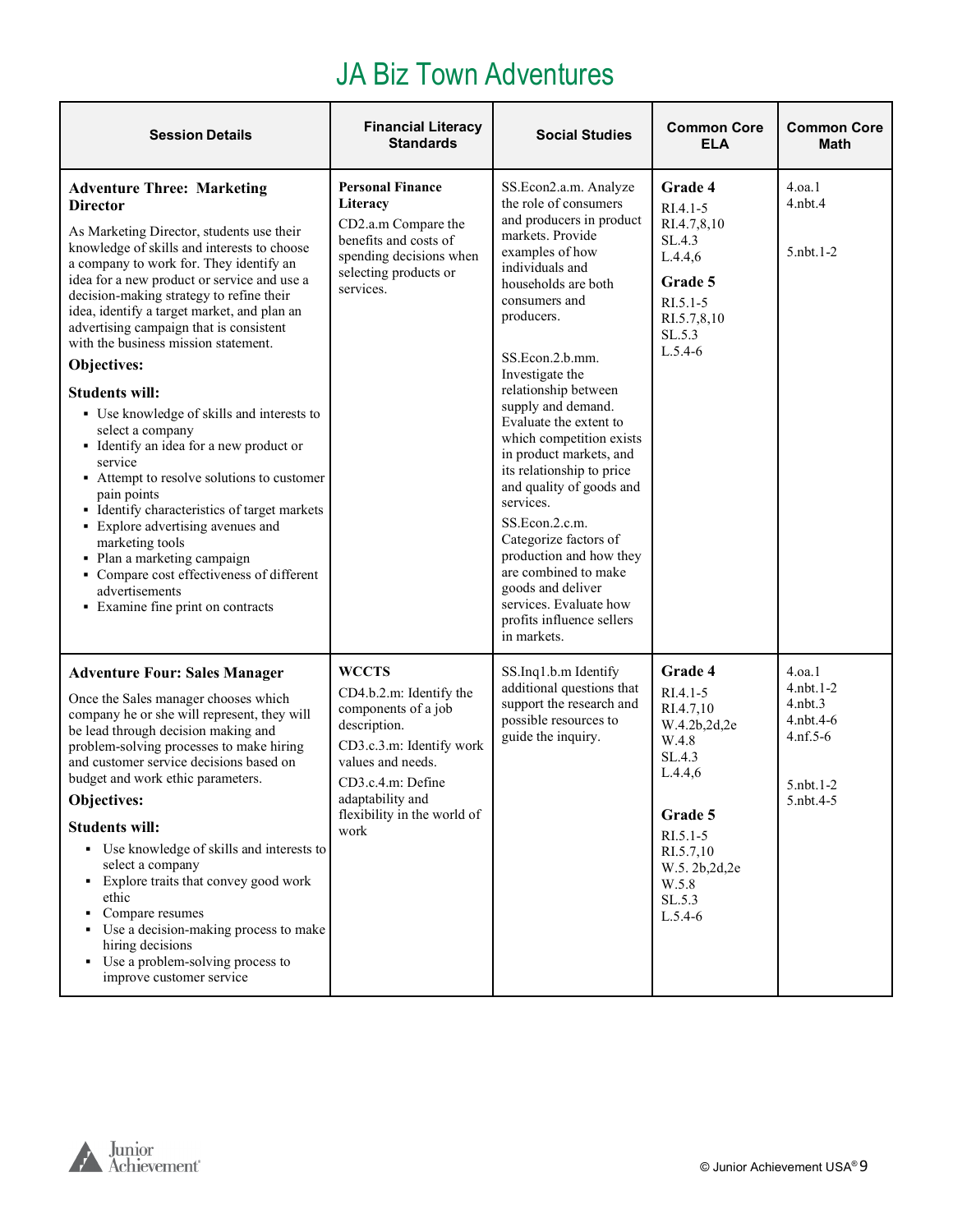#### JA Biz Town Adventures

| <b>Session Details</b>                                                                                                                                                                                                                                                                                                                                                                                                                                                                                                                                                                                                                                                                                                                                                                                                                                                                                                                                                                                                                                                                                                          | <b>Financial Literacy</b><br><b>Standards</b>                                                                                                                                | <b>Social Studies</b>                                                                                                                                                                     | <b>Common Core</b><br><b>ELA</b>                                                                                       | <b>Common Core</b><br><b>Math</b>                                              |
|---------------------------------------------------------------------------------------------------------------------------------------------------------------------------------------------------------------------------------------------------------------------------------------------------------------------------------------------------------------------------------------------------------------------------------------------------------------------------------------------------------------------------------------------------------------------------------------------------------------------------------------------------------------------------------------------------------------------------------------------------------------------------------------------------------------------------------------------------------------------------------------------------------------------------------------------------------------------------------------------------------------------------------------------------------------------------------------------------------------------------------|------------------------------------------------------------------------------------------------------------------------------------------------------------------------------|-------------------------------------------------------------------------------------------------------------------------------------------------------------------------------------------|------------------------------------------------------------------------------------------------------------------------|--------------------------------------------------------------------------------|
| <b>Adventure Five: Consumer</b><br>As consumer, students make financial<br>decisions and choices having to do with<br>bank accounts and types of payments. They<br>learn to keep a transaction register,<br>calculate net pay, choose needs over wants,<br>and set and re-evaluate a budget.<br>Objectives:<br><b>Students will:</b><br>• Define gross pay and net pay and<br>calculate net pay<br>• Identify services offered by financial<br>institutions.<br>• Explore a bank account application<br>Identify parts of a transaction register<br>Explain the importance of a savings<br>account<br>• Explore the differences between checks,<br>debit cards, and credit cards and other<br>forms of electronic payments.<br>• Explain how money changes hands<br>when a debit card or electronic payment<br>form is used.<br>Demonstrate use of a transaction<br>register to record a debit purchase.<br>• Distinguish between needs and wants<br>Create a budget based on monthly<br>income<br>• Use fixed costs and needs to make<br>budget decisions<br>• Make shopping decisions based on<br>budget and opportunity cost | <b>Personal Finance</b><br>Literacy<br>FM2.a.m Analyze<br>different cultural<br>perspectives and<br>behaviors regarding<br>financial values and goals<br>across communities. | SS.Econ2.a.m Analyze<br>the role of consumers<br>and producers in product<br>markets. Provide<br>examples of how<br>individuals and<br>households are both<br>consumers and<br>producers. | Grade 4<br>$RI.4.1-5$<br>RI.4.7.10<br>SL.4.3<br>L.4.4.6<br>Grade 5<br>$RI.5.1 - 5$<br>RI.5.7,10<br>SL.5.3<br>$L.5.4-6$ | 4.0a.1<br>$4.$ nbt. $1-2$<br>$4.$ nbt. $3$<br>$4.$ nbt. $4$<br>$5.$ nbt. $1-2$ |

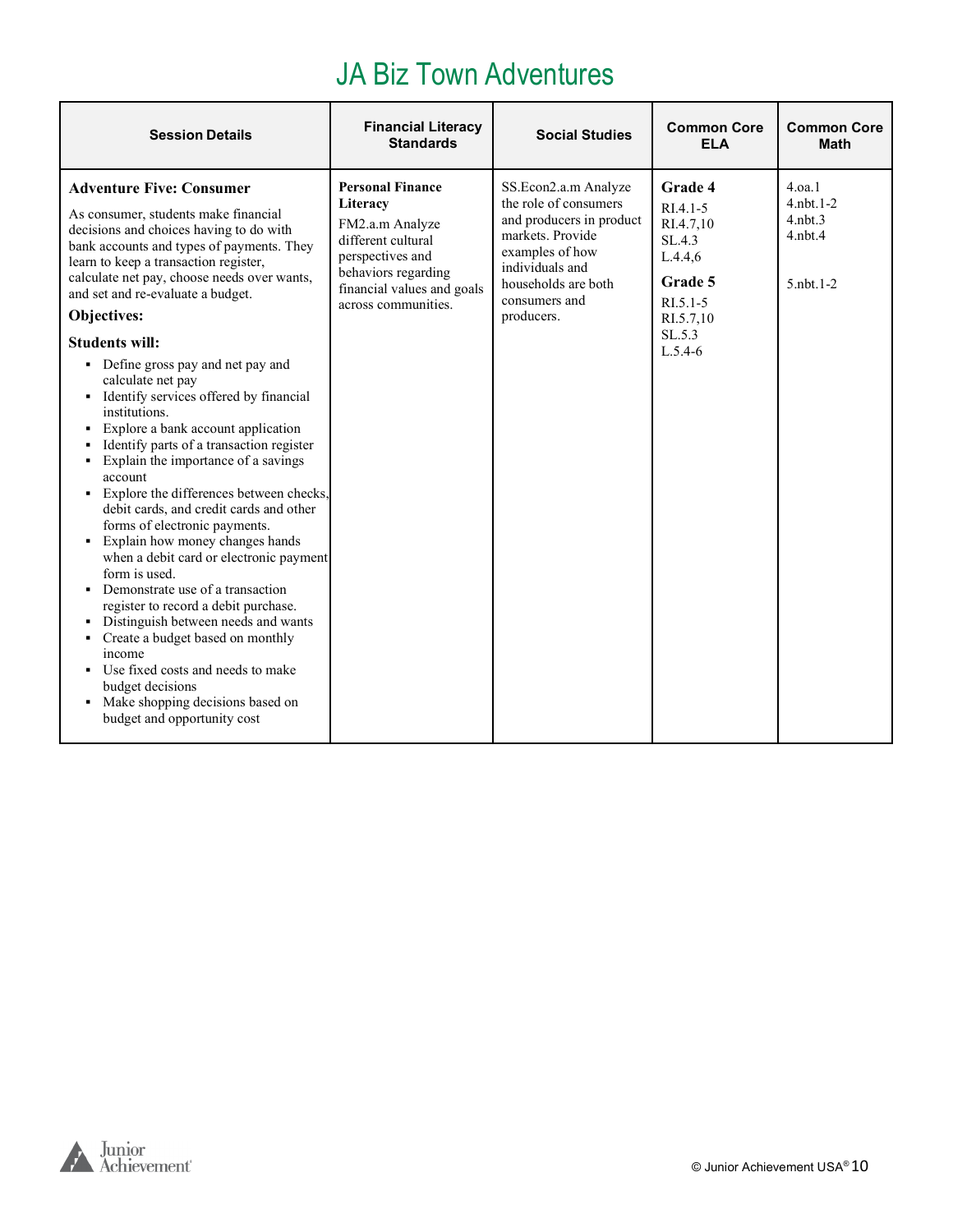# JA Finance Park

| <b>Unit Description</b>                                                                                                                                                                                                                                                                                                                                                                                                                                                                                                                                                                                                       | <b>Social Studies Standards</b>                                                                                                                                                                                                         | <b>ACP; Personal Financial</b><br><b>Literacy; WCCTS</b>                                                                                                                                                                                                                                                                                                                                                                                                                                                                                                                                                                                                                                                                                                                                                                                                                                               | <b>English</b><br>Language<br><b>Arts</b>                                                                                                                                                                                | Math                                                                                                                                                          |
|-------------------------------------------------------------------------------------------------------------------------------------------------------------------------------------------------------------------------------------------------------------------------------------------------------------------------------------------------------------------------------------------------------------------------------------------------------------------------------------------------------------------------------------------------------------------------------------------------------------------------------|-----------------------------------------------------------------------------------------------------------------------------------------------------------------------------------------------------------------------------------------|--------------------------------------------------------------------------------------------------------------------------------------------------------------------------------------------------------------------------------------------------------------------------------------------------------------------------------------------------------------------------------------------------------------------------------------------------------------------------------------------------------------------------------------------------------------------------------------------------------------------------------------------------------------------------------------------------------------------------------------------------------------------------------------------------------------------------------------------------------------------------------------------------------|--------------------------------------------------------------------------------------------------------------------------------------------------------------------------------------------------------------------------|---------------------------------------------------------------------------------------------------------------------------------------------------------------|
| Unit 1: Income<br>Students recognize the fundamental<br>role that income plays in their<br>personal finances and the factors<br>that affect income and take-home<br>pay. They discover how their<br>decisions about education and<br>careers impact their potential<br>income and quality of life.<br>Objectives:<br><b>Students will:</b><br>• Rate their interests, abilities,<br>and values.<br>• Determine work preferences<br>and match them to career<br>choices<br>• Define taxes and explain their<br>purpose and impact on income<br>• Figure net monthly income                                                     | SS.Econ1.b.m Evaluate how<br>incentives impact individual<br>and/or household decision-making.<br>SS.Econ4.c.m Analyze the<br>impact of different government<br>policies (e.g., taxation and<br>government spending) on the<br>economy. | <b>WCCTS</b><br>CD3.b.3.m: Demonstrate openness<br>to exploring a wide range of<br>occupations and career pathways.<br>CD3.a.9.m: Use assessment results<br>in educational planning including<br>career awareness.<br>CD2.b.6.m: Research local and<br>regional labor market and job<br>growth information to analyze<br>career opportunities.<br>CD3.a.6.m: Build an ongoing<br>awareness of personal abilities,<br>skills, interests and motivation and<br>determine how these fit with<br>chosen career pathway.<br>CD3.a.7.m: Develop an individual<br>learning plan to enhance<br>educational achievement and attain<br>career goals based on a career<br>pathway.<br>CD3.a.8.m: Choose career<br>opportunities that appeal to<br>personal career goals.<br>PF2.c.6.h: Discuss the components<br>of a personal budget, including<br>income, planned saving, taxes and<br>fixed/variable expenses. | Grade 6<br>SL.6.1<br>L.6.1<br>L.6.3<br>L.6.4<br>Grade 7<br>SL.7.1<br>L.7.1<br>L.7.3<br>L.7.4<br>Grade 8<br>SL.8.1<br>L.8.1<br>L.8.3<br>L.8.4<br>Grades 9-10<br>SL.9-10.1<br>$L.9-10.1$<br>$L.9-10.4$                     | Grade 6<br>RP.6.3b<br>NS.6.2<br>NS.6.3<br>NS.6.5<br>SP.6.1<br>SP.6.2<br>Grade 7<br>RP.7<br>R2.b<br>NS.7.2<br>NS.7.3<br>EE.7.1<br>EE.7.2                       |
| Unit 2: Saving, Investing and<br><b>Risk Management</b><br>Students explore and compare<br>saving and investing options as part<br>of their overall financial planning.<br>They also examine risk and how<br>insurance may help protect savings<br>from both planned and unplanned<br>events.<br>Objectives:<br><b>Students will:</b><br>• Identify the benefits of saving<br>a portion of income for future<br>use<br>• Explain short- and long-term<br>saving options<br>• Explain some of the<br>advantages and disadvantages<br>of various saving and<br>investing options<br>Assess personal risk and risk<br>management | SS.Econ1.b.m Evaluate how<br>incentives impact individual and/or<br>household decision-making.<br>SS.Econ3.b.m Differentiate<br>between the functions of money.<br>Assess how interest rates influence<br>borrowing and investing       | <b>Academic and Career</b><br>Preparation<br>Instruction in crafting appropriate<br>communications with different<br>purposes/audiences is integrated<br>throughout the curriculum                                                                                                                                                                                                                                                                                                                                                                                                                                                                                                                                                                                                                                                                                                                     | Grade 6<br>RI.6.2<br>SL.6.1<br>L.6.1<br>L.6.3<br>L.6.4<br>Grade 7<br>RI.7.2<br>SL.7.1<br>L.7.1<br>L.7.3<br>L.7.4<br>Grade 8<br>SL.8.1<br>L.8.1<br>L.8.3<br>L.8.4<br>Grades 9-10<br>SL.9-10.1<br>$L.9-10.1$<br>$L.9-10.4$ | Grade 6<br>RP.6.3 <sub>b</sub><br>NS.6.2<br>NS.6.3<br>NS.6.5<br>SP.6.1<br>SP.6.2<br>Grade 7<br>RP.7<br>R2.b<br>NS.7.2<br>NS.7.3<br>EE.7.1<br>EE.7.2<br>SP.7.5 |

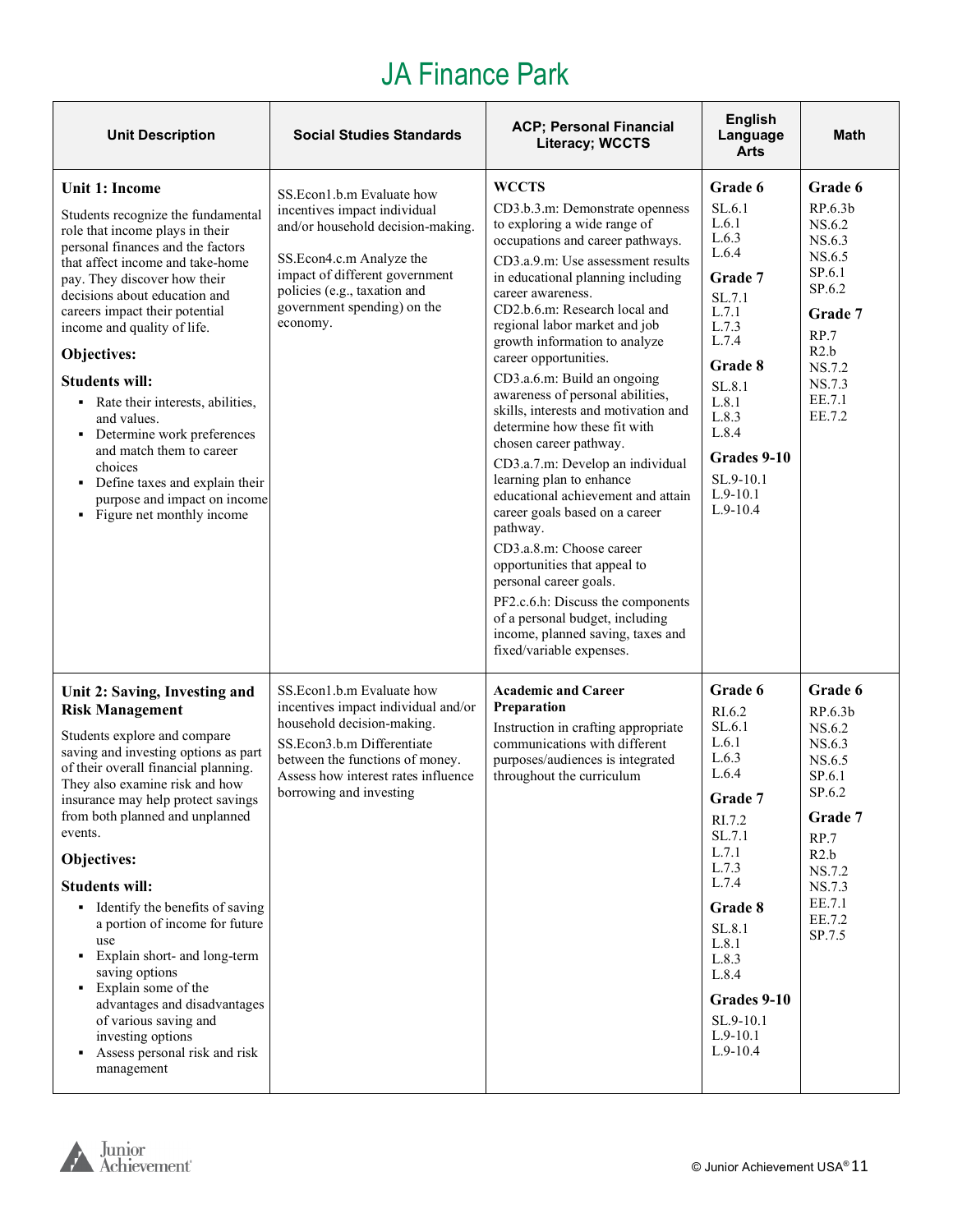# JA Finance Park

| <b>Unit Description</b>                                                                                                                                                                                                                                                                                                                                                                                                                                                                                                                                                                                                                                                                                                          | <b>Social Studies Standards</b>                                                                                                                                                                                                                                                                      | <b>ACP; Personal Financial</b><br><b>Literacy; WCCTS</b>                                                                                                                                                                                                                                                                                                                                                                                                                                                                                                                                                                                                                                                                                                                                                                                                                                                                                      | <b>English</b><br><b>Language Arts</b>                                                                                                     | <b>Math</b>                                                                                                                          |
|----------------------------------------------------------------------------------------------------------------------------------------------------------------------------------------------------------------------------------------------------------------------------------------------------------------------------------------------------------------------------------------------------------------------------------------------------------------------------------------------------------------------------------------------------------------------------------------------------------------------------------------------------------------------------------------------------------------------------------|------------------------------------------------------------------------------------------------------------------------------------------------------------------------------------------------------------------------------------------------------------------------------------------------------|-----------------------------------------------------------------------------------------------------------------------------------------------------------------------------------------------------------------------------------------------------------------------------------------------------------------------------------------------------------------------------------------------------------------------------------------------------------------------------------------------------------------------------------------------------------------------------------------------------------------------------------------------------------------------------------------------------------------------------------------------------------------------------------------------------------------------------------------------------------------------------------------------------------------------------------------------|--------------------------------------------------------------------------------------------------------------------------------------------|--------------------------------------------------------------------------------------------------------------------------------------|
| Unit 3: Debit and Credit<br>Students compare financial<br>institutions and their services.<br>Through discussion and a game<br>activity, they weigh the advantages<br>and disadvantages of debit and<br>credit. Students also examine the<br>role that credit scores and credit<br>reporting have on personal finances.<br>Objectives:<br><b>Students will:</b><br>• Define financial institutions<br>and identify the services they<br>provide<br>• Examine debit and credit<br>cards and their use<br>• Explain the benefits and<br>common pitfalls of credit<br>cards<br>• Explain the benefits of debit<br>cards<br>• Define credit score and<br>describe how it influences the<br>ability to get credit and<br>borrow money | SS.Econ1.b.m Evaluate how<br>incentives impact individual and/or<br>household decision-making.<br>SS.Econ3.b.m Differentiate<br>between the functions of money<br>(i.e., medium of exchange, store of<br>value, unit of account). Assess<br>how interest rates influence<br>borrowing and investing. | <b>Academic and Career</b><br>Preparation<br>Self-directed and group inquiry-<br>based and problem-solving<br>activities are integrated throughout<br>the curriculum.<br>Group work and instruction in<br>effective collaboration and<br>leadership skills are integrated<br>throughout the curriculum<br>Receive instruction, experiences,<br>and guidance, for developing an<br>understanding of relevant financial<br>concepts.<br><b>Personal Finance Literacy</b><br>CD1c.h Evaluate options for<br>payment on credit cards and the<br>consequences of each option.<br>Compare different debt payment<br>methods.<br>Calculate the total cost of repaying<br>a loan under various rates of<br>interest and over different time<br>periods.<br>CD2.a.h Analyze the impact of<br>using a credit card versus debit<br>card as it relates to money<br>management.<br><b>WCCTS</b><br>PF4.a.5.h: Explain all credit card<br>disclosure terms. | Grade 6<br>SL.6.1<br>SL.6.2<br>Grades 9-10<br>$L.9-10.1$<br>$L.9-10.4$<br>Grades 11-12<br>$SL.11 - 12.1$<br>$L.11 - 12.1$<br>$L.11 - 12.4$ | Grade 6<br>RP.6.3 <sub>b</sub><br>NS.6.2<br>NS.6.3<br>NS.6.5<br>Grade 7<br>RP.7.R2.b<br>NS.7.3<br>SP.7.5<br>Grade 8<br>G.8<br>SP.8.2 |

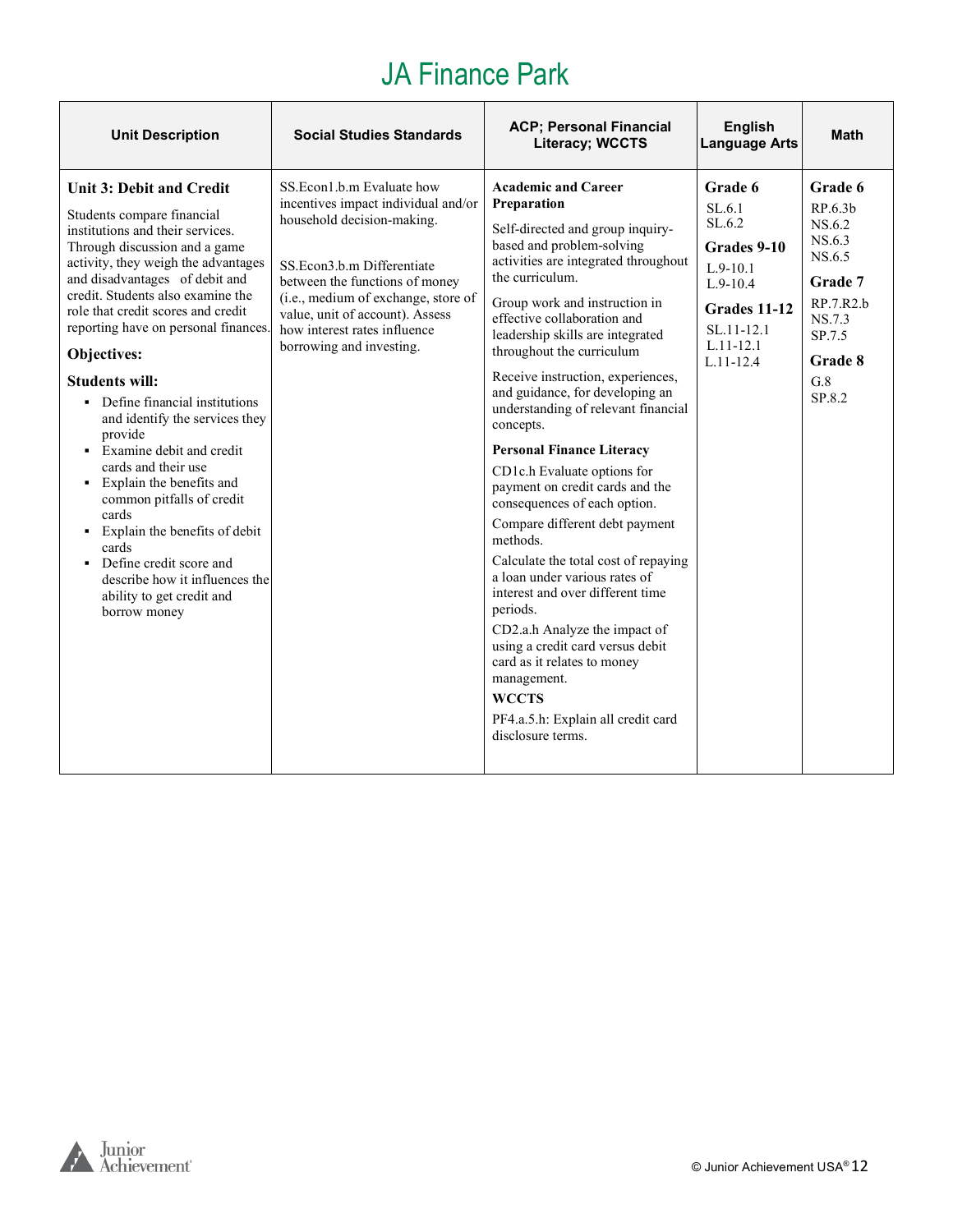# JA Finance Park

| <b>Unit Description</b>                                                                                                                                                                                                                                                                                                                                                                                                                                                                                                                                            | <b>Social Studies Standards</b>                                                                                                                                                                                                                                                                                                                                                                                                                                                                                           | <b>ACP; Personal Financial</b><br><b>Literacy; WCCTS</b>                                                                                                                                                                                                                                                                                                                                                                                                                                                                                                                    | <b>English</b><br><b>Language Arts</b>                                                                                                                                                                               | Math                                                                                         |
|--------------------------------------------------------------------------------------------------------------------------------------------------------------------------------------------------------------------------------------------------------------------------------------------------------------------------------------------------------------------------------------------------------------------------------------------------------------------------------------------------------------------------------------------------------------------|---------------------------------------------------------------------------------------------------------------------------------------------------------------------------------------------------------------------------------------------------------------------------------------------------------------------------------------------------------------------------------------------------------------------------------------------------------------------------------------------------------------------------|-----------------------------------------------------------------------------------------------------------------------------------------------------------------------------------------------------------------------------------------------------------------------------------------------------------------------------------------------------------------------------------------------------------------------------------------------------------------------------------------------------------------------------------------------------------------------------|----------------------------------------------------------------------------------------------------------------------------------------------------------------------------------------------------------------------|----------------------------------------------------------------------------------------------|
| Unit 4: Budget+<br>Students recognize the importance<br>of spending wisely to achieve<br>financial success and the value of<br>creating and maintaining a budget.<br>Objectives:<br><b>Students will:</b><br>• Categorize spending by needs<br>and wants<br>• Compare teen and adult<br>spending patterns<br>• Determine which categories<br>belong in a budget<br>• Relate the need to save<br>money to meet goals<br>• Prepare a budget using goals<br>and income                                                                                                | S.Econ2.a.m Analyze the role of<br>consumers and producers in<br>product markets. Provide examples<br>of how individuals and households<br>are both consumers and producers.                                                                                                                                                                                                                                                                                                                                              | <b>Academic and Career</b><br>Preparation<br>Create a mock budget for using<br>income from a career of interest<br>that addresses cost of living.<br><b>WCCTS</b><br>AF2.a.10.h: Track and make<br>adjustments to budget<br>performance.<br>BCA1.b.13.h: Prepare a budget<br>with income and expenses.<br>BCA1.b.14.h: Compare budgeted<br>costs to actual costs.<br>PF2.c.6.h: Discuss the components<br>of a personal budget, including<br>income, planned saving, taxes and<br>fixed/variable expenses.                                                                  | Grade 6<br>RI.6.1<br>SL.6.1<br>L.6.1<br>L.6.3<br>L.6.4<br>Grade 7<br>RI.7.1<br>SL.7.1<br>L.7.1<br>L.7.3<br>L.7.4<br>Grade 8<br>RI.8.1<br>SL.8.1<br>L.8.1<br>L.8.3<br>L.8.4<br>Grades 9-10<br>SL.9-10.1<br>$L.9-10.1$ | Grade 6<br>NS.6.2<br>NS.6.3<br>NS.6.5<br>Grade 7<br>NS.7.2<br>NS.7.3<br>EE.7.1<br>EE.7.2     |
| Unit 5: Simulation and<br><b>Debriefing</b><br>Students participate in the JA<br>Finance Park simulation. They put<br>into action all they have learned in<br>the classroom by making important<br>spending decisions and maintaining<br>a balanced budget. Following their<br>simulation experience, students<br>participate in a reflective<br>assessment.<br>Objectives:<br><b>Students will:</b><br>• Create a family budget using<br>hypothetical life situations<br>• Make saving and investment<br>decisions<br>• Reflect on their simulation<br>experience | SS.Econ2.a.m Analyze the role of<br>consumers and producers in<br>product markets. Provide examples<br>of how individuals and households<br>are both consumers and producers.<br>SS.Econ4.b.m Compare and<br>contrast the role of different<br>economic institutions businesses in<br>an economy. Analyze rules and<br>laws that protect and support both<br>consumers and workers.<br>SS.Econ4.c.m Analyze the impact<br>of different government policies<br>(e.g., taxation and government<br>spending) on the economy. | <b>Academic and Career</b><br>Preparation<br>Create a mock budget for using<br>income from a career of interest<br>that addresses cost of living.<br>Understand salary, standards of<br>living, connections to different<br>careers, and education and training<br>for multiple levels of jobs within<br>the same career pathway. Identify<br>and exhibit positive social skills<br>consistent with employability.<br><b>WCCTS</b><br>PF2.c.6.h: Discuss the components<br>of a personal budget, including<br>income, planned saving, taxes and<br>fixed/variable expenses. | $L.9-10.4$<br>Grade 6<br>RI.6.1<br>W.6.1<br>W.6.4<br>W.6.9<br>Grade 7<br>RI.7.1<br>W.7.1<br>W.7.4<br>W.7.9<br>Grade 8<br>RI.8.1<br>W.8.1<br>W.8.4<br>W.8.9<br>Grades 9-10<br>RI.9-10.1<br>W.9-10.4<br>W.9-10.9       | Grade 6<br>RP.6.3b<br>NS.6.2<br>NS.6.3<br>NS.6.5<br>Grade 7<br>RP.7.R2.b<br>NS.7.2<br>NS.7.3 |

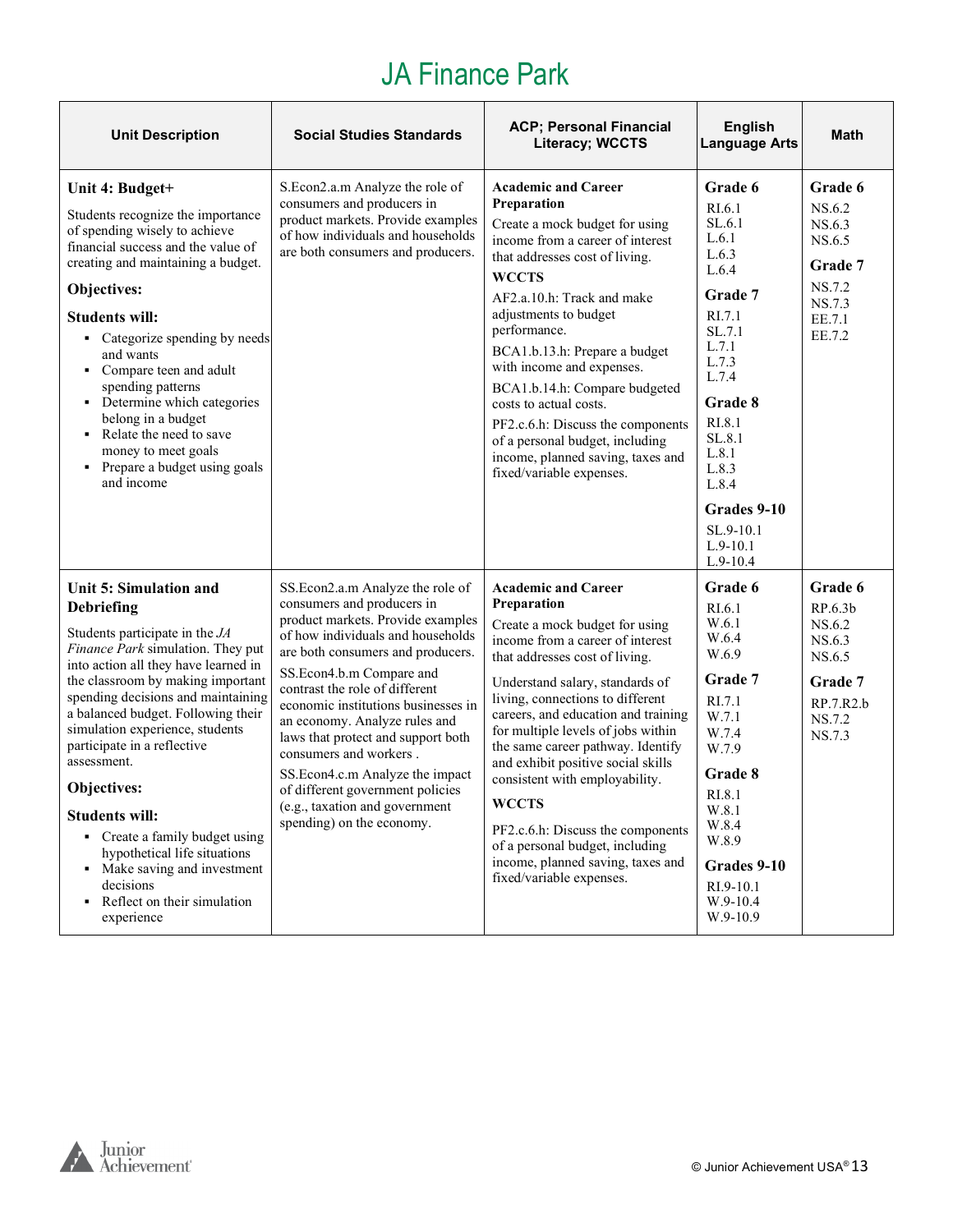| <b>Unit Description</b>                                                                                                                                                                                                                                                                                                                                                                                                                                                                                                                                                                                                                                                                                                                                                                                                                                                     | <b>Social Studies Standards</b>                                                                                                                                                                                                                                                                                                                                                                                                                                                                                                                                     | <b>ACP; Personal Financial</b><br><b>Literacy; WCCTS</b>                                                                                                                                                                                                                                                                                                                                                                                                                                                                                                                                                                                                                                                                                                                                                                                                                                                                                                                                                                                                                                                      | <b>Common Core ELA</b>                                                                                                                             |
|-----------------------------------------------------------------------------------------------------------------------------------------------------------------------------------------------------------------------------------------------------------------------------------------------------------------------------------------------------------------------------------------------------------------------------------------------------------------------------------------------------------------------------------------------------------------------------------------------------------------------------------------------------------------------------------------------------------------------------------------------------------------------------------------------------------------------------------------------------------------------------|---------------------------------------------------------------------------------------------------------------------------------------------------------------------------------------------------------------------------------------------------------------------------------------------------------------------------------------------------------------------------------------------------------------------------------------------------------------------------------------------------------------------------------------------------------------------|---------------------------------------------------------------------------------------------------------------------------------------------------------------------------------------------------------------------------------------------------------------------------------------------------------------------------------------------------------------------------------------------------------------------------------------------------------------------------------------------------------------------------------------------------------------------------------------------------------------------------------------------------------------------------------------------------------------------------------------------------------------------------------------------------------------------------------------------------------------------------------------------------------------------------------------------------------------------------------------------------------------------------------------------------------------------------------------------------------------|----------------------------------------------------------------------------------------------------------------------------------------------------|
| Unit 1: Income<br>Students recognize the fundamental role<br>of income in their personal finances and<br>the factors that affect income and take-<br>home pay. Through Project-Based<br>Learning (PBL), students understand<br>how the decisions they make about<br>education and careers have an impact on<br>their potential income and quality of life.<br>Objectives:<br><b>Students will:</b><br>• Tell the difference between<br>abilities, interests, work<br>preferences, and values<br>• Identify career interests and goals<br>as a way to earn future income<br>• Define taxes and explain their<br>purpose and impact on income<br>• Interpret sources of income<br>(salaries and wages, interest, profit<br>for business owners, etc.)<br>• Calculate NMI (net monthly<br>income) income tax (including<br>state income tax), Social Security,<br>and Medicare | SS. Econ3.a.h Assess how decisions<br>about spending and production made<br>by households, businesses, and<br>governments determine the country's<br>levels of income, employment, and<br>prices.<br>SS.Econ3.a.h Assess how decisions<br>about spending and production made<br>by households, businesses, and<br>governments determine the country's<br>levels of income, employment, and<br>prices.<br>SS.Inq1.a.h<br>Frame researchable,<br>complex, and open-ended<br>questions, integrating multiple social<br>studies strands that call for<br>investigation. | <b>Self Awareness</b><br>Take and interpret<br>inventory results and can<br>articulate their personal<br>strengths, work values,<br>learning styles, beliefs, and<br>interests, then link them to<br>activities and experiences<br>that explore or enhance<br>them.<br>Set short- and long-term<br>SMART goals and can<br>articulate those goals as<br>they relate to their<br>strengths, challenges,<br>beliefs, etc.<br><b>Career Exploration</b><br>Identify 2-3 career clusters<br>that are compatible with<br>their interests, strengths,<br>and values as identified in<br>assessments.<br>Describe how careers of<br>interest relate to their<br>assessment information and<br>interests.<br>Make connections between<br>skills acquired in and out of<br>school and how they apply<br>to careers of interest.<br>Use general career pathway<br>information that correlates<br>to strengths, values and<br>interests to identify careers<br>of interest.<br><b>Financial Knowledge</b><br>Experience instruction and<br>guidance for developing an<br>understanding of relevant<br>financial concepts. | Grades 9-10<br>RI .9-10.4<br>W. 9-10. 1.4<br>SL, 9-10, 1<br>$L.9-10.1,4$<br>Grades 11-12<br>RI 11/12.4<br>W.11/12.1,4<br>SL.11/12.1<br>L.11/12.1,4 |

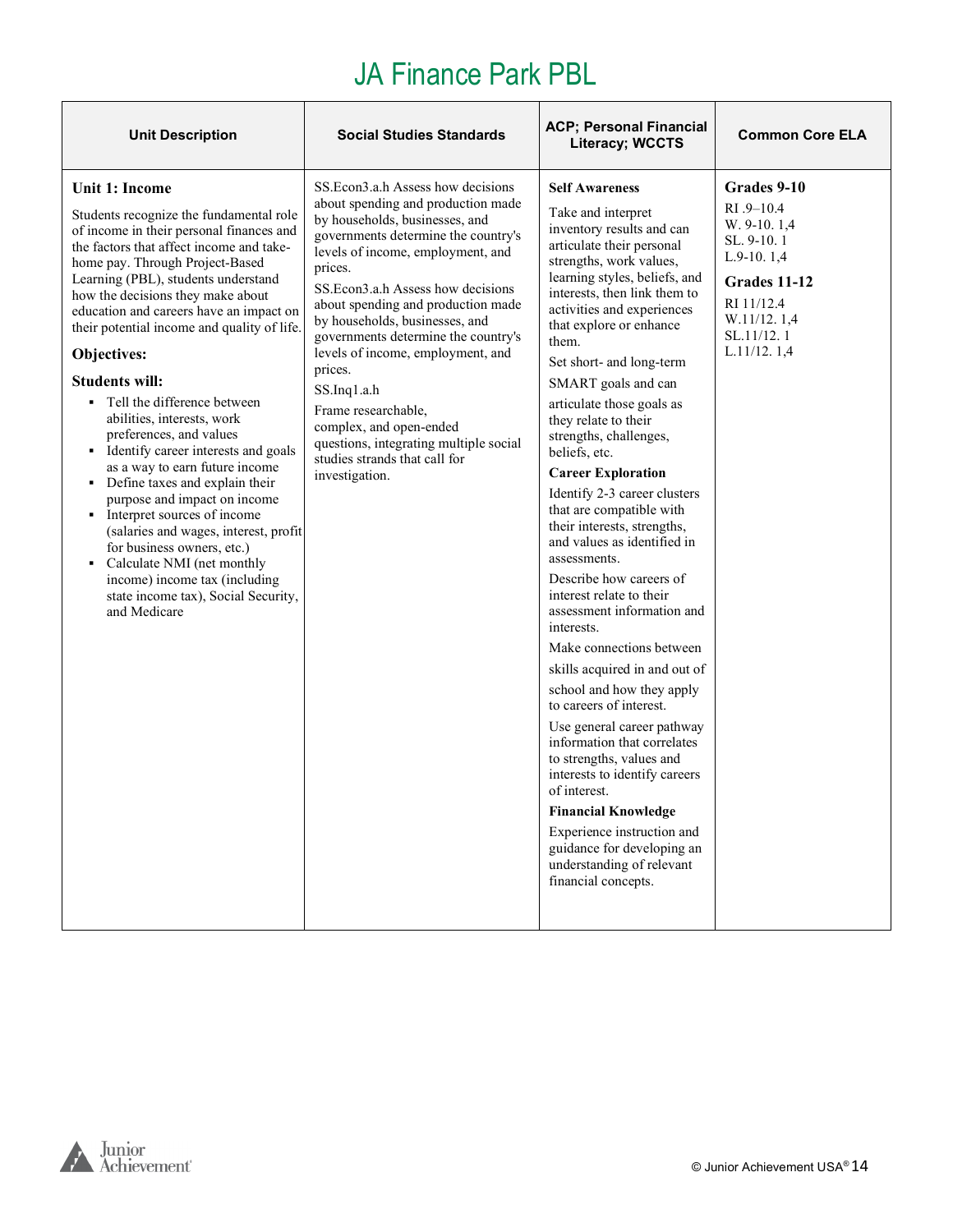| <b>Unit Description</b>                                                                                                                                                                                                                                                                                                                                                                                                                                                                                                                                                                                         | <b>Social Studies Standards</b>                                                                                                                                                                                                                                                                                                                                                                                                                                                                                                                                                   | <b>ACP; Personal Financial</b><br><b>Literacy; WCCTS</b>                                                                                                                                                                                                                                                                                                                                                                                                                                                                                                                                                                                                                                                                                                                                                                                                                            | <b>Common Core ELA</b>                                                                                                                                   |
|-----------------------------------------------------------------------------------------------------------------------------------------------------------------------------------------------------------------------------------------------------------------------------------------------------------------------------------------------------------------------------------------------------------------------------------------------------------------------------------------------------------------------------------------------------------------------------------------------------------------|-----------------------------------------------------------------------------------------------------------------------------------------------------------------------------------------------------------------------------------------------------------------------------------------------------------------------------------------------------------------------------------------------------------------------------------------------------------------------------------------------------------------------------------------------------------------------------------|-------------------------------------------------------------------------------------------------------------------------------------------------------------------------------------------------------------------------------------------------------------------------------------------------------------------------------------------------------------------------------------------------------------------------------------------------------------------------------------------------------------------------------------------------------------------------------------------------------------------------------------------------------------------------------------------------------------------------------------------------------------------------------------------------------------------------------------------------------------------------------------|----------------------------------------------------------------------------------------------------------------------------------------------------------|
| Unit 2: Saving, Investing and Risk<br>Management<br>Students explore savings and compare<br>investments as part of their overall<br>financial planning. They also examine<br>risk and how insurance may help protect<br>savings from both planned and<br>unplanned events.<br>Objectives:<br><b>Students will:</b><br>• Identify the benefits of saving a<br>portion of income for future use<br>• Explain short- and long-term<br>saving options<br>Explain some of the advantages<br>٠<br>and disadvantages of savings<br>options and investment vehicles<br>Assess personal risk and risk<br>٠<br>management | SS. Econ3.a.h Assess how decisions<br>about spending and production made<br>by households, businesses, and<br>governments determine the country's<br>levels of income, employment, and<br>prices.<br>SS.BH1.a.m Identify patterns such as<br>culture, prior knowledge, family,<br>peers, school, communities, and<br>personal interests that influence a<br>person's cognition, perception, and<br>behavior.<br>$SS$ .Inq $1.b.h$<br>Construct questions that support the<br>research and identify the sources that<br>will be used in the studentdeveloped<br>research proposal. | <b>Academic and Career</b><br>Preparation<br>Instruction in crafting<br>appropriate communications<br>with different<br>purposes/audiences is<br>integrated throughout the<br>curriculum                                                                                                                                                                                                                                                                                                                                                                                                                                                                                                                                                                                                                                                                                            | Grades 9-10<br>$RI.9-10.1$<br>W. 9-10. 1,4,9<br>SL. 9-10.1<br>$L.9-10.1,4$<br>Grades 11-12<br>RI .11-12.1<br>W.11-12.1,4,9<br>SL11-12.1<br>$L.11-12.1,4$ |
| <b>Unit 3: Debit and Credit</b><br>Students compare financial institutions<br>and their services; examine the value of<br>credit scores; and interpret the effect of<br>creditworthiness.<br>Objectives:<br><b>Students will:</b><br>• Describe the types of financial<br>institutions and the services they<br>provide<br>Explain debit and credit cards<br>and their uses<br>• Identify the advantages and<br>disadvantages related to credit<br>and debit cards<br>• Give examples of the best ways<br>to build credit<br>Demonstrate why credit scores<br>$\blacksquare$<br>are important                   | SS.Econ2.a.h<br>Connect the roles of<br>consumers and producers in<br>the product, labor, and<br>financial markets, and the<br>economy as a whole.                                                                                                                                                                                                                                                                                                                                                                                                                                | <b>Academic and Career</b><br>Preparation<br>Self-directed and group<br>inquiry- based and problem-<br>solving activities are<br>integrated throughout the<br>curriculum.<br>Group work and instruction<br>in effective collaboration<br>and leadership skills are<br>integrated throughout the<br>curriculum.<br>Receive instruction,<br>experiences, and guidance,<br>for developing an<br>understanding of relevant<br>financial concepts.<br><b>Personal Finance Literacy</b><br>CD1c.h Evaluate options<br>for payment on credit cards<br>and the consequences of<br>each option.<br>Compare different debt<br>payment methods.<br>Calculate the total cost of<br>repaying a loan under<br>various rates of interest and<br>over different time periods.<br>CD2.a.h Analyze the<br>impact of using a credit<br>card versus debit card as it<br>relates to money<br>management. | Grades 9-10<br>SL. 9-10.1,4<br>$L.9-10.1,4$<br>Grades 11-12<br>SL11-12.1,4<br>$L.11 - 12.1,4$                                                            |

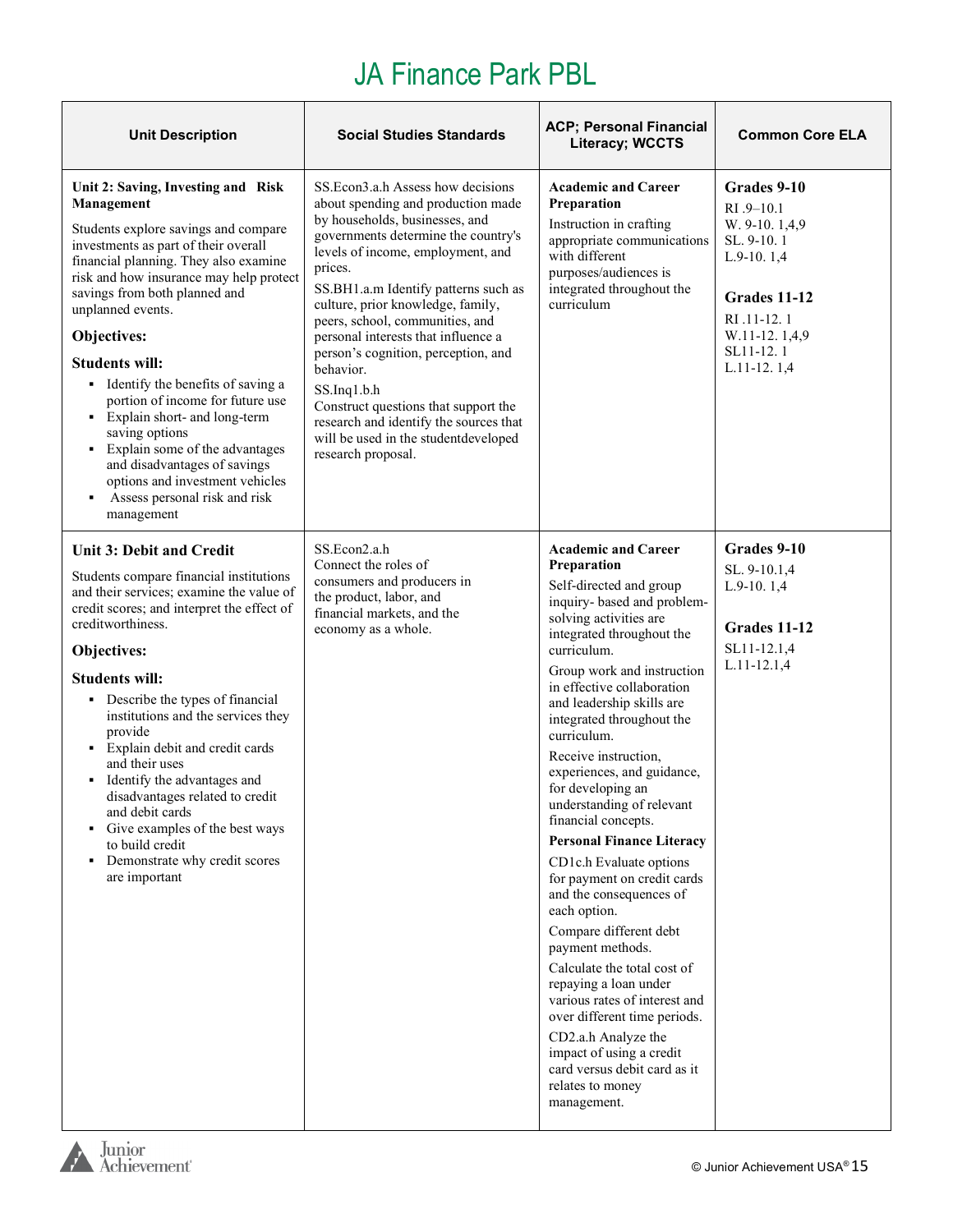| <b>Unit Description</b>                                                                                                                                                                                                                                                                                                                                                                                                                                                                                                                                                                                                                                                                                                                                                              | <b>Social Studies Standards</b>                                                                                                                                                         | <b>ACP</b> ; Personal Financial<br>Literacy; WCCTS                                                                                                                                                                                                                                                                                                                                                                                                                                                                                                                                                                                                                                                                                                                                                                                                                                                                   | <b>Common Core ELA</b>                                                                                                           |
|--------------------------------------------------------------------------------------------------------------------------------------------------------------------------------------------------------------------------------------------------------------------------------------------------------------------------------------------------------------------------------------------------------------------------------------------------------------------------------------------------------------------------------------------------------------------------------------------------------------------------------------------------------------------------------------------------------------------------------------------------------------------------------------|-----------------------------------------------------------------------------------------------------------------------------------------------------------------------------------------|----------------------------------------------------------------------------------------------------------------------------------------------------------------------------------------------------------------------------------------------------------------------------------------------------------------------------------------------------------------------------------------------------------------------------------------------------------------------------------------------------------------------------------------------------------------------------------------------------------------------------------------------------------------------------------------------------------------------------------------------------------------------------------------------------------------------------------------------------------------------------------------------------------------------|----------------------------------------------------------------------------------------------------------------------------------|
| Unit 4: Budget+<br>This unit provides an opportunity for<br>students to set financial goals,<br>experience budgeting, and compare<br>sample budgets before they are<br>confronted with the financial<br>responsibilities of being and adult.<br>Lessons focus on classifying income<br>and expenses and staying with a plan.<br>In each of the PBL lessons, integration<br>of technology is required. During the<br>final lesson, students explain the value<br>of planning their spending and<br>maintaining a balanced budget.<br>Objectives:<br><b>Students will:</b><br>• Categorize spending by needs and<br>wants<br>• Determine which categories<br>belong in a budget<br>• Distinguish between different<br>kinds of budgets<br>• Prepare a budget using goals and<br>income | SS.Econ1.a.h<br>Perform a cost-benefit<br>analysis on a real-world<br>situation, using economic<br>thinking to describe the<br>marginal costs and benefits<br>of a particular decision. | <b>Academic and Career</b><br>Preparation<br>Create a mock budget for<br>using income from a career<br>of interest that addresses<br>cost of living.<br><b>Personal Finance Literacy</b><br>MM1.a.h Prepare a budget<br>or spending plan that<br>depicts varying sources of<br>income, a planned saving<br>strategy, taxes, and other<br>sources of fixed and<br>variable spending.<br><b>Business and Information</b><br><b>Technology</b><br>BIT.PF2: Students will<br>manage money effectively<br>by developing financial<br>goals and budgets.<br><b>WCCTS</b><br>AF2.a.10.h: Track and<br>make adjustments to budget<br>performance.<br>BCA1.b.13.h: Prepare a<br>budget with income and<br>expenses.<br>BCA1.b.14.h: Compare<br>budgeted costs to actual<br>costs.<br>PF2.c.6.h: Discuss the<br>components of a personal<br>budget, including income,<br>planned saving, taxes and<br>fixed/variable expenses. | Grades 9-10<br>$RI.9 - 10.1$<br>SL. 9-10.1<br>$L.9-10.1,4$<br><b>Grades 11-12</b><br>RI .11-12.1<br>SL11-12.1<br>$L.11 - 12.1,4$ |

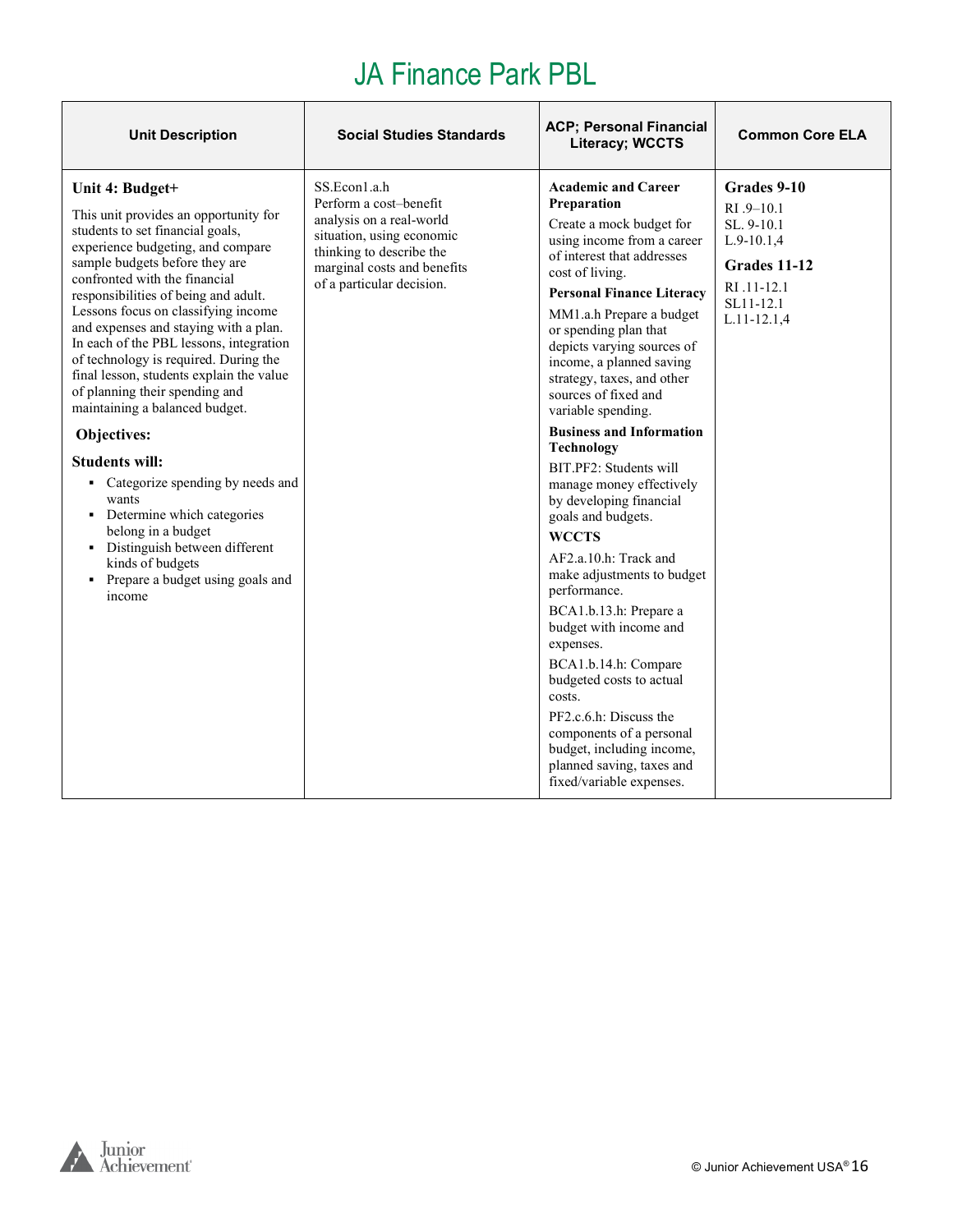| <b>Unit Description</b>                                                                                                                                                                                                                                                                                                                                                                                                                                                                                                                                                                                                                                                                                                                                                                                                                                                                                                                                                                                                                                                          | <b>Social Studies Standards</b>                                                                                                                                                                                                                                                                                                                                                                                                                                                                                                                                                                                                                                                                                                                                                                                                                                                                                                                                                     | <b>ACP; Personal Financial</b><br>Literacy; WCCTS                                                                                                                                                                                                                                                                                                                                                                                                                                                                                                              | <b>Common Core ELA</b>                                                                                                                                                                                                 |
|----------------------------------------------------------------------------------------------------------------------------------------------------------------------------------------------------------------------------------------------------------------------------------------------------------------------------------------------------------------------------------------------------------------------------------------------------------------------------------------------------------------------------------------------------------------------------------------------------------------------------------------------------------------------------------------------------------------------------------------------------------------------------------------------------------------------------------------------------------------------------------------------------------------------------------------------------------------------------------------------------------------------------------------------------------------------------------|-------------------------------------------------------------------------------------------------------------------------------------------------------------------------------------------------------------------------------------------------------------------------------------------------------------------------------------------------------------------------------------------------------------------------------------------------------------------------------------------------------------------------------------------------------------------------------------------------------------------------------------------------------------------------------------------------------------------------------------------------------------------------------------------------------------------------------------------------------------------------------------------------------------------------------------------------------------------------------------|----------------------------------------------------------------------------------------------------------------------------------------------------------------------------------------------------------------------------------------------------------------------------------------------------------------------------------------------------------------------------------------------------------------------------------------------------------------------------------------------------------------------------------------------------------------|------------------------------------------------------------------------------------------------------------------------------------------------------------------------------------------------------------------------|
| Unit 5: Simulation and Debriefing<br>Students participate in the JA Finance<br>Park simulation. They put into action<br>all they have learned in the classroom<br>by making important spending<br>decisions and maintaining a balanced<br>budget. Students then use the<br>knowledge and skills gained from the<br>JA Finance Park lessons to create a<br>portfolio and presentation that answer<br>the following driving question: What<br>do I need to do today to accomplish<br>what I want in the future?<br>Objectives:<br><b>Students will:</b><br>• Create a family budget using<br>hypothetical life situations<br>• Make saving and investment<br>decisions<br>• Demonstrate understanding of<br>the importance of making smart<br>financial decisions now that will<br>last throughout their lifetimes<br>• Articulate thoughts and ideas<br>effectively using oral, written,<br>and nonverbal communication<br>skills in a variety of forms and<br>contexts<br>• Demonstrate originality and<br>creativity<br>· Build confidence, self-esteem,<br>and teamwork skills | SS.Econ2.a.h<br>Connect the roles of<br>consumers and producers in the<br>product, labor, and financial markets,<br>and the economy as a whole.<br>$SS$ . Inq2.b.h<br>Analyze and weigh relevance of a<br>source through a disciplinary lens<br>to determine how the<br>author, context, audience, and purpose<br>affect the reliability, limitations, and<br>usefulness of a source.<br>SS.Inq3.a.h<br>Develop a defensible claim to provide<br>focus for an inquiry that is based upon<br>the analysis of sources.<br>SS.Inq3.b.h<br>Support a claim with evidence using<br>sources from multiple perspectives<br>and media (electronic, digital, print,<br>and other mass media).<br>$SS$ . Inq $3$ .c. h<br>Analyze the extent to which<br>evidence supports or does<br>not support a claim, and if it<br>does not, modify the claim<br>appropriately.<br>SS.Inq4.a.h<br>Communicate conclusions<br>while taking into consideration that<br>audiences from diverse backgrounds. | <b>Academic and Career</b><br>Preparation<br>Create a mock budget for<br>using income from a career<br>of interest that addresses<br>cost of living.<br>Understand salary,<br>standards of living,<br>connections to different<br>careers, and education and<br>training for multiple levels<br>of jobs within the same<br>career pathway. Identify<br>and exhibit positive social<br>skills consistent with<br>employability.<br><b>WCCTS</b><br>4C1.b.7.h: Incorporate the<br>skills and experiences of<br>others to develop a new<br>solution to a problem. | Grades 9-10<br>RI .9-10.1,4,8<br>W. 9-10.1<br>W. 9-10.4-9<br>SL, 9-10, 1<br>SL.9-10.4-6<br>$L.9-10.1-6$<br>Grades 11-12<br>RI .11-12.1,4,8<br>W.11-12.1<br>W. 11-12.4-9<br>SL.11-12.1<br>SL.11-12.4-6<br>$L.11-12.1-6$ |

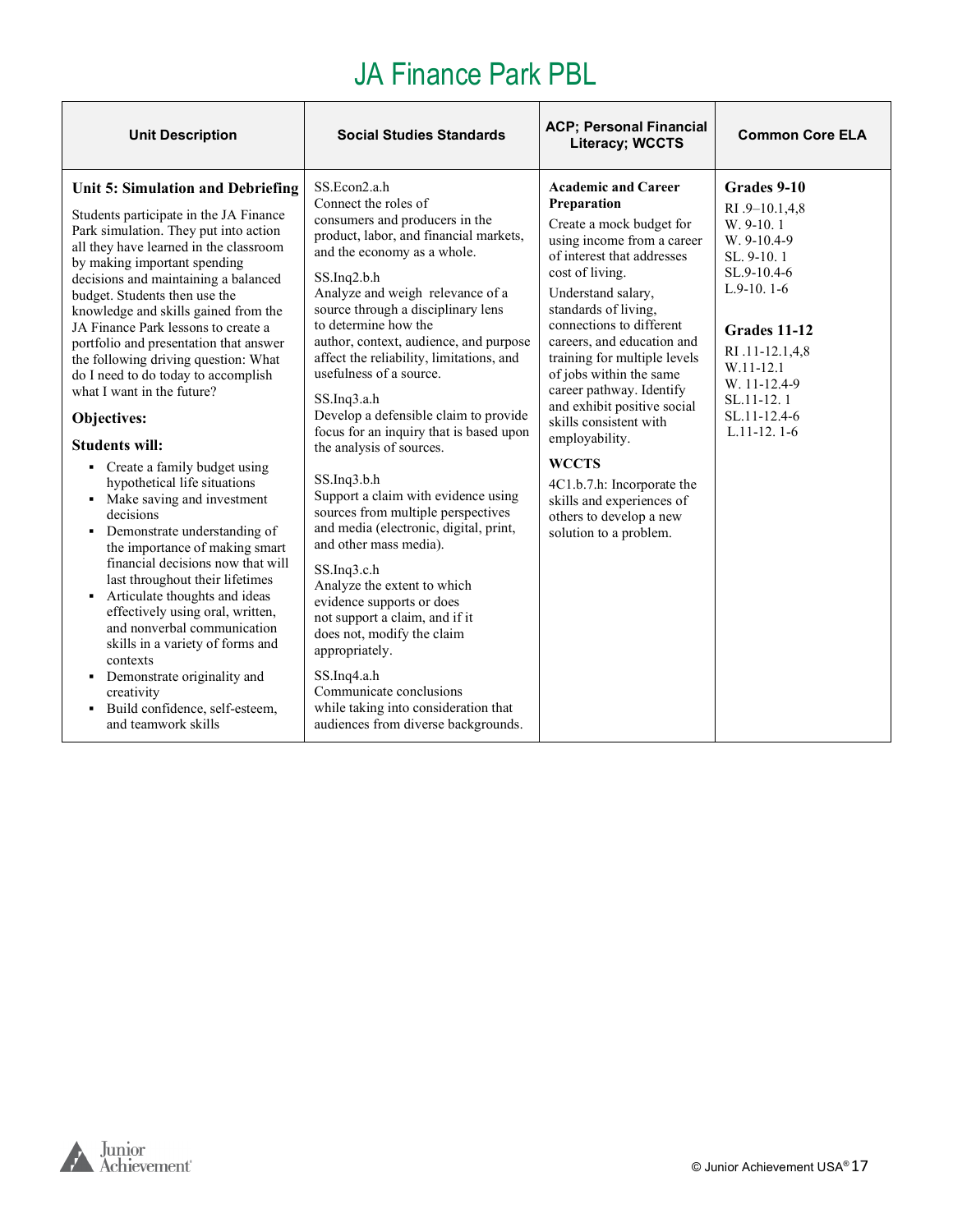| <b>Unit Description</b>                                                                                                                                                                                                                                                                                                                                                                                                                                                                                                        | <b>Social Studies Standards</b>                                                                                                                                                                                                                                                                                                                                                                                                                    | <b>ACP; Personal Financial</b><br><b>Literacy; WCCTS</b>                                                                                                                                                                                                                                                                                                                                                                                                                                                                                                                                                                                                                                                                                                                                                                                                                                                                                                                                                                                                                           | <b>English Language</b><br>Arts                                                                                                                     |
|--------------------------------------------------------------------------------------------------------------------------------------------------------------------------------------------------------------------------------------------------------------------------------------------------------------------------------------------------------------------------------------------------------------------------------------------------------------------------------------------------------------------------------|----------------------------------------------------------------------------------------------------------------------------------------------------------------------------------------------------------------------------------------------------------------------------------------------------------------------------------------------------------------------------------------------------------------------------------------------------|------------------------------------------------------------------------------------------------------------------------------------------------------------------------------------------------------------------------------------------------------------------------------------------------------------------------------------------------------------------------------------------------------------------------------------------------------------------------------------------------------------------------------------------------------------------------------------------------------------------------------------------------------------------------------------------------------------------------------------------------------------------------------------------------------------------------------------------------------------------------------------------------------------------------------------------------------------------------------------------------------------------------------------------------------------------------------------|-----------------------------------------------------------------------------------------------------------------------------------------------------|
| Theme 1: Employment and Income<br><b>Foundation 1 Career Cluster</b><br>Students learn about the 16 career clusters<br>and how their own interests and skills can<br>help them determine a career pathway<br>Objectives:<br><b>Students will:</b><br>• Examine careers and corresponding<br>career clusters.<br>• Apply interests and skills to specific<br>career clusters.<br>Research possible careers within a<br>chosen career cluster.<br>• Analyze how interests and skills may<br>relate to a specific career cluster. | NA                                                                                                                                                                                                                                                                                                                                                                                                                                                 | <b>Academic and Career</b><br>Preparation<br>Identify 2-3 career clusters that are<br>compatible with their interests,<br>strengths, and values as identified<br>in assessments.<br>Describe how careers of interest<br>relate to their assessment<br>information and interests.<br>Make connections between skills<br>acquired in and out of school and<br>how they apply to careers of<br>interest.<br><b>WCCTS</b><br>CD2.b.8.h: Assess education and<br>training opportunities to acquire<br>new skills necessary for career<br>advancement.<br>CD4.a.9.h: Use positive work-<br>qualities typically desired in each of<br>the career cluster's pathways.                                                                                                                                                                                                                                                                                                                                                                                                                      | RI.9-10.1,4<br>W.9-10.2,4,6,7,8<br>SL 9-10. 1,2,4,5,6<br>$L$ 9-10. 1-6<br>RI.11-12.1,4<br>W.11-12.2,4,6,7,8<br>SL 9-10. 1,2,4,5,6<br>$L$ 11-12. 1-6 |
| <b>Theme 1 Foundation 2 Net Income</b><br>Students learn the difference between gross<br>pay and net pay and understand the various<br>taxes and other deductions withheld from a<br>paycheck.<br>Objectives:<br><b>Students will:</b><br>• Identify the difference between gross<br>pay and net pay.<br>• Identify the components on an<br>earnings statement (pay stub) that<br>affect net income.<br>Calculate net monthly income after<br>removing taxes, benefits, and other<br>deductions.                               | SS.Econ2.a.h<br>Connect the roles of<br>consumers and producers in<br>the product, labor, and<br>financial markets, and the economy<br>as a whole.<br>SS.Econ4.c.h<br>Evaluate types of taxes (i.e.,<br>progressive, regressive) and<br>earned benefits with<br>eligibility criteria (e.g.,<br>Social Security, Medicare,<br>Medicaid). Justify the<br>selection of fiscal and<br>monetary policies in<br>expanding or contracting<br>the economy. | <b>Personal Finance Literacy</b><br>SI1.a.h Demonstrate how to<br>manage savings accounts- both<br>manually and electronically,<br>including reconciliation. Determine<br>the [opportunity cost] in relation to<br>a saving plan (e.g., [inflation or<br>taxes]). Compare and contrast the<br>benefits of pay yourself first and<br>living paycheck to paycheck<br>strategies on financial outcomes.<br>CD2a.h Analyze the effect of debt<br>on a person's net worth.<br>FM2.d.h Distinguish how an<br>investment plan that incorporates a<br>goal development strategy reflects<br>various life factors (e.g., age,<br>personal values, income, liabilities,<br>assets, goals, family size, risk<br>tolerance, or net worth).<br><b>Business and Information</b><br><b>Technology</b><br>PF3.c: Demonstrate ability to use<br>decision-making processes in<br>making financial decisions related<br>to planning, saving and investing.<br>PF2.c.6.h: Discuss the components<br>of a personal budget, including<br>income, planned saving, [taxes and<br>fixed/variable expenses.] | Grades 9-10<br>9-10.RV.1<br>9-10.RV.3.2<br>9-10.SL.1<br>Grades 11-12<br>11-12.RV.1<br>11-12.RV.3.2<br>11-12.SL.1                                    |

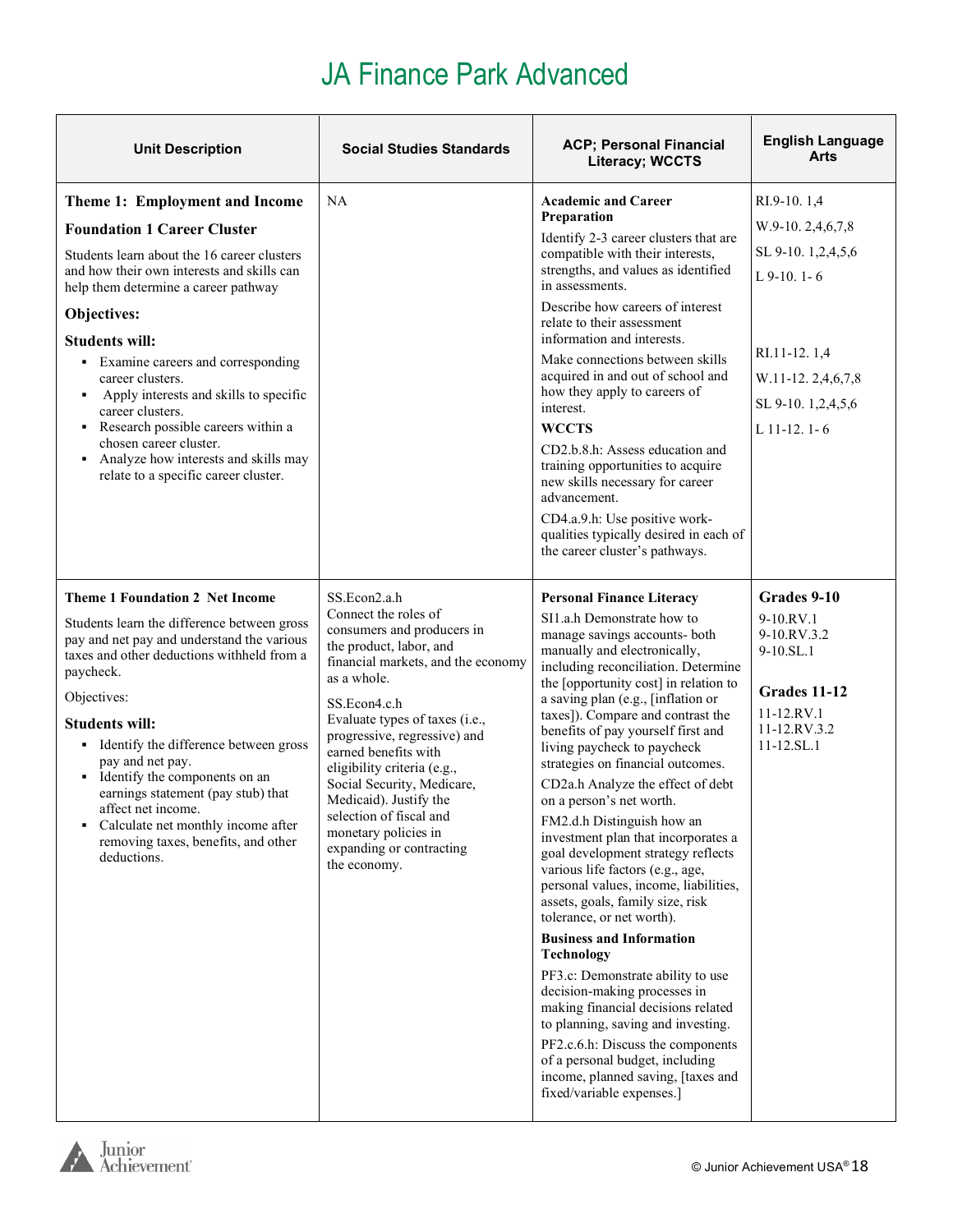| <b>Unit Description</b>                                                                                                                                                                 | <b>Social Studies Standards</b>                                                                                       | ACP; Personal Financial Literacy;<br><b>WCCTS</b>                                                                                                       | <b>English Language</b><br>Arts   |
|-----------------------------------------------------------------------------------------------------------------------------------------------------------------------------------------|-----------------------------------------------------------------------------------------------------------------------|---------------------------------------------------------------------------------------------------------------------------------------------------------|-----------------------------------|
| Theme 2: Employment and<br><b>Education</b>                                                                                                                                             | SS.Econ1.a.h Perform a cost-benefit<br>analysis on a real-world situation, using<br>economic thinking to describe the | <b>WCCTS</b><br>CD2.b.8.h: Assess education and<br>training opportunities to acquire new                                                                | RI.9-10.1,4<br>SL 9-10. 1,2,4,5,6 |
| <b>The Value of Education</b>                                                                                                                                                           | marginal costs and benefits of a                                                                                      | skills necessary for career                                                                                                                             | $L$ 9-10. 1-6                     |
| Students learn about the time<br>commitments, costs and benefits of<br>post-secondary education options. Then<br>they compete to find four occupations<br>from the Occupational Outlook | particular decision.                                                                                                  | advancement.<br>CD2.b.7.h: Interpret and analyze the<br>impact of current education, training<br>and work trends on life, learning and<br>career plans. | RI.11-12.1,4                      |
| Handbook with the highest return on<br>investment.                                                                                                                                      |                                                                                                                       | <b>Personal Finance Literacy</b>                                                                                                                        | SL 9-10. 1,2,4,5,6                |
| Objectives:                                                                                                                                                                             |                                                                                                                       | CD1.d.5.h: Predict the outcome of<br>various decisions on personal, social<br>and career success.                                                       | L $11-12.1-6$                     |
| <b>Students will:</b>                                                                                                                                                                   |                                                                                                                       |                                                                                                                                                         |                                   |
| • Identify the benefits of<br>postsecondary education,<br>including trade schools and<br>military service.<br>Identify the income projection<br>for a variety of careers.               |                                                                                                                       |                                                                                                                                                         |                                   |
| Calculate the return on the educational<br>investment for different occupations<br>using the Occupational Outlook<br>Handbook from the Bureau of Labor<br>Statistics.                   |                                                                                                                       |                                                                                                                                                         |                                   |
| Theme 3: Financial                                                                                                                                                                      | NA                                                                                                                    | <b>Personal Finance Literacy</b>                                                                                                                        | RI.9-10.1,4                       |
| <b>Responsibility and Decision</b><br><b>Making</b>                                                                                                                                     |                                                                                                                       | FM2.a.h Assess the impact of<br>individual values and behaviors on                                                                                      | $W.9-10.1,4$                      |
| <b>Financial Decision Making</b>                                                                                                                                                        |                                                                                                                       | financial decisions and goals.                                                                                                                          | SL 9-10.1,2,5                     |
| Students learn a process for making                                                                                                                                                     |                                                                                                                       | <b>WCCTS</b>                                                                                                                                            | $L$ 9-10. 1-6                     |
| decisions and recognize the<br>responsibilities associated with personal<br>financial decisions.                                                                                        |                                                                                                                       | CD1.d.5.h: Predict the outcome of<br>various decisions on personal, social<br>and career success.                                                       |                                   |
| Objectives:                                                                                                                                                                             | IR1.f.12.h: Apply critical thinking and<br>ethical standards when making                                              |                                                                                                                                                         | RI.11-12.1,4                      |
| <b>Students will:</b>                                                                                                                                                                   |                                                                                                                       | judgments and taking action.                                                                                                                            | W.11-12.1,4                       |
| • Use rational and considered                                                                                                                                                           |                                                                                                                       |                                                                                                                                                         | SL 9-10. 1,2,5                    |
| decision-making steps to select<br>financial goals and priorities.<br>• Explain how decisions made<br>today can impact the future                                                       |                                                                                                                       |                                                                                                                                                         | $L$ 11-12. 1-6                    |

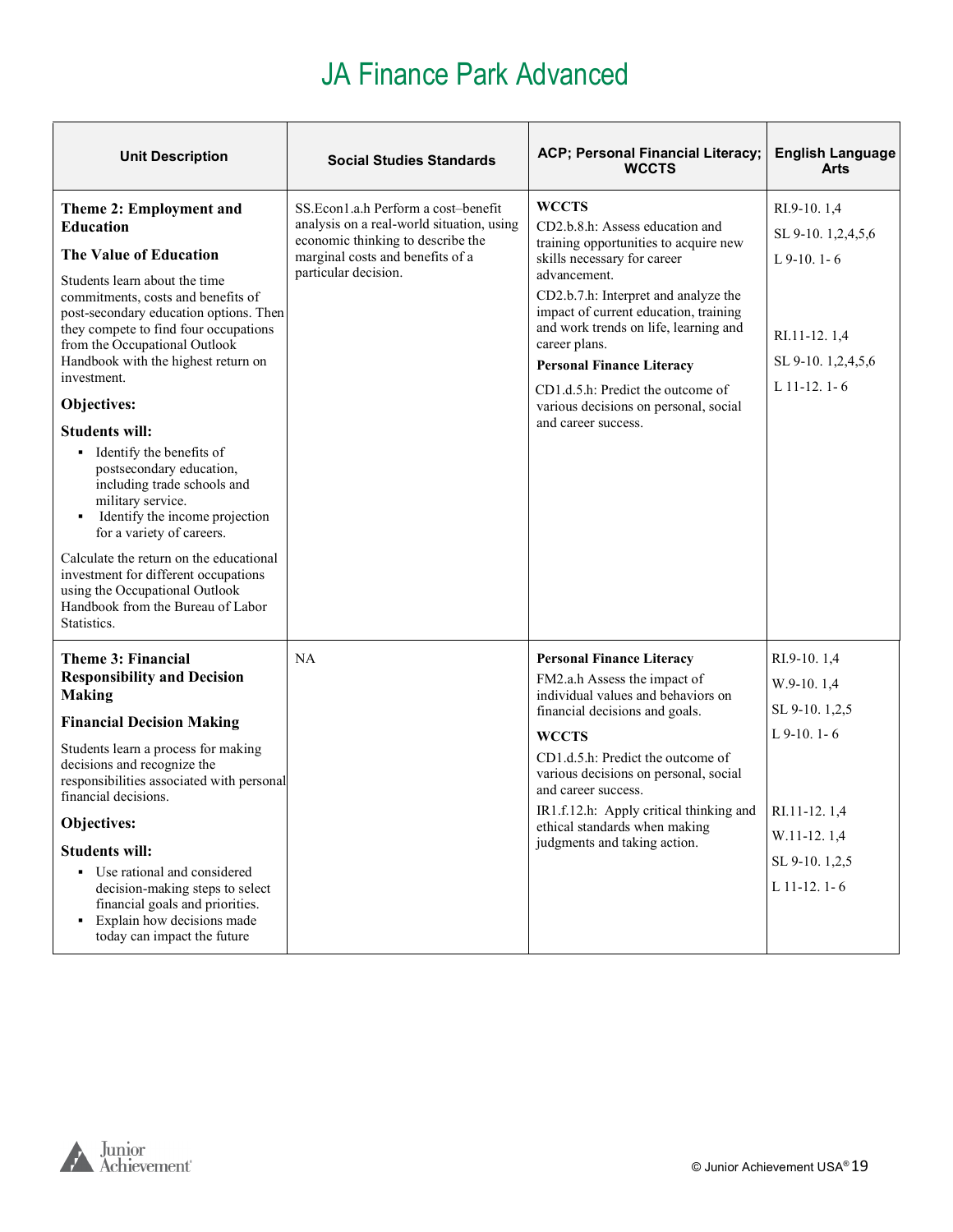| <b>Unit Description</b>                                                                                                                                                                                                                                                                                                                                                                                                                                                                                                                        | <b>Social Studies Standards</b>                                                                                                                                                                                                                                                                                                         | ACP; Personal Financial Literacy;<br><b>WCCTS</b>                                                                                                                                                                                                                                                           | <b>English Language</b><br><b>Arts</b>                                                                                                       |
|------------------------------------------------------------------------------------------------------------------------------------------------------------------------------------------------------------------------------------------------------------------------------------------------------------------------------------------------------------------------------------------------------------------------------------------------------------------------------------------------------------------------------------------------|-----------------------------------------------------------------------------------------------------------------------------------------------------------------------------------------------------------------------------------------------------------------------------------------------------------------------------------------|-------------------------------------------------------------------------------------------------------------------------------------------------------------------------------------------------------------------------------------------------------------------------------------------------------------|----------------------------------------------------------------------------------------------------------------------------------------------|
| <b>Theme 4: Planning and Money</b><br>Management<br><b>Next-Level Budgeting</b><br>Students explore the differences<br>between needs and wants, and then<br>learn about the parts of a budget and<br>the importance of budgeting.<br>Objectives:<br><b>Students will:</b><br>• Recognize some of the reasons<br>why people might spend more<br>than they earn.<br>Identify and use parts of a<br>budget.<br>• List the long-term effects of<br>overspending.                                                                                   | SS.Econ1.a.h Perform a cost–benefit<br>analysis on a real-world situation, using<br>economic thinking to describe the<br>marginal costs and benefits of a<br>particular decision.<br>SS.Econ2.a.h<br>Connect the roles of<br>consumers and producers in<br>the product, labor, and<br>financial markets, and the economy as<br>a whole. | WCCTS<br>PF4.c.3.h: Construct actions that a<br>consumer could take to reduce or better<br>manage excessive debt.<br>PF4.a.8.h: Evaluate the difference<br>between positive debt and negative<br>debt.<br><b>Personal Finance Literacy</b><br>CD2a.h Analyze the effect of debt on a<br>person's net worth. | RI.9-101,4<br>SL 9-10 1,2<br>$L$ 9-10 1-6<br>RI.11-12 1,4<br>SL 9-10 1,2<br>$L$ 11-12 1-6                                                    |
| Theme 5: Risk Management and<br><b>Insurance</b><br>Insurance<br>Students analyze the conditions under<br>which it is appropriate for young adults<br>to have life, health, and disability<br>insurance.<br>Objectives:<br><b>Students will:</b><br>Recognize strategies for<br>٠<br>managing risk.<br>• List the benefits of having<br>insurance for risk management.<br>Identify conditions under which<br>٠<br>it is appropriate for young adults<br>to have life, health, and disability<br>insurance.<br>Compare insurance policies.<br>٠ | SS.Econ1.b.h<br>Evaluate how incentives<br>determine what is produced<br>and distributed in a<br>competitive market system.                                                                                                                                                                                                             | <b>Personal Finance Literacy</b><br>RMI1.b.h Evaluate examples of<br>personal financial decisions that<br>prevent consumers from acquiring<br>necessary goods and services (e.g.,<br>ability to acquire with cash or credit<br>based upon credit score).                                                    | RI.9-101,4<br>W.9-10 1,2,4,6,7,8<br>SL 9-10 1,2,4,5<br>$L$ 9-10 1-6<br>RI.11-12 1,4<br>W.11-12 2,4,6,7,8<br>SL 9-10 1,2,4,5<br>$L$ 11-12 1-6 |

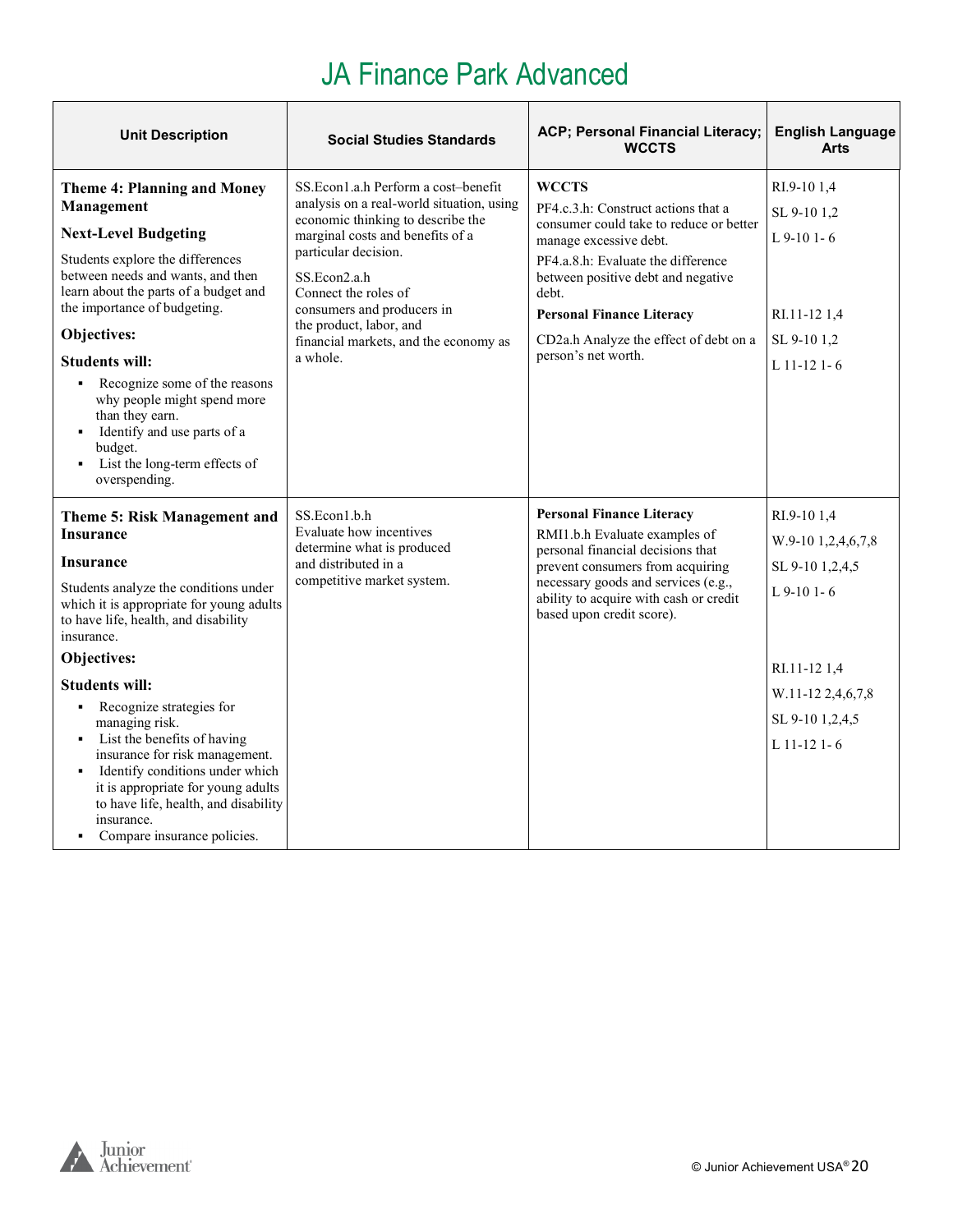| <b>Unit Description</b>                                                                                                                                                                                                                                                                                                                                                                                                                                                                                                                                            | <b>Social Studies Standards</b>                                                                                                                                                                                                                                                                                                         | ACP; Personal Financial Literacy;<br><b>WCCTS</b>                                                                                                                                                                                                                                                                                                                                                                                                                                                                                                                          | <b>English Language</b><br><b>Arts</b>                                                                                                              |
|--------------------------------------------------------------------------------------------------------------------------------------------------------------------------------------------------------------------------------------------------------------------------------------------------------------------------------------------------------------------------------------------------------------------------------------------------------------------------------------------------------------------------------------------------------------------|-----------------------------------------------------------------------------------------------------------------------------------------------------------------------------------------------------------------------------------------------------------------------------------------------------------------------------------------|----------------------------------------------------------------------------------------------------------------------------------------------------------------------------------------------------------------------------------------------------------------------------------------------------------------------------------------------------------------------------------------------------------------------------------------------------------------------------------------------------------------------------------------------------------------------------|-----------------------------------------------------------------------------------------------------------------------------------------------------|
| Theme 6: Investing<br><b>Investing for the Future</b><br>Students learn about different types of<br>investments and collaborate to build a<br>diversified investment portfolio.<br>Objectives:<br><b>Students will:</b><br>• Recognize different investment<br>options.<br>• Compare the benefits and risks<br>of various investment options.<br>• Create a diversified investment<br>portfolio that maximizes profit                                                                                                                                              | SS. Econ1.a.h Perform a cost-benefit<br>analysis on a real-world situation, using<br>economic thinking to describe the<br>marginal costs and benefits of a<br>particular decision.<br>SS.Econ3.b.h<br>Evaluate the structure and<br>functions of money in the<br>United States, including the<br>role of interest rates.                | <b>Personal Finance Literacy</b><br>CD2a.h Analyze the effect of debt on a<br>person's net worth.<br>FM2.d.h Distinguish how an<br>investment plan that incorporates a goal<br>development strategy reflects various<br>life factors (e.g., age, personal values,<br>income, liabilities, assets, goals, family<br>size, risk tolerance, or net worth).<br>SI2.d.h Assess the long-term<br>investment potential associated with the<br>stock market, focusing on fundamentals<br>such as diversification, risk-reward,<br>dollar cost averaging, and investor<br>behavior. | RI.9-101,4<br>W.9-10 1.8<br>SL 9-10 1,2,5<br>$L$ 9-10 1-6<br>RI.11-12 1.4<br>W.11-12 1.8<br>SL 9-10 1,2,5<br>L 11-12 1-6                            |
| Theme 7: Simulation and<br><b>Debrief</b><br>Students participate in the JA Finance<br>Park simulation then reflect on the<br>activities they participated in during<br>the simulation and engage in an<br>activity to connect their learnings and<br>takeaways from the JA Finance Park<br>simulation to their future career and<br>money management goals.<br>Objectives:<br><b>Students will:</b><br>• Identify key learnings from the<br>JA Finance Park simulation.<br>• Analyze and apply lessons<br>learned to future career and<br>money management goals. | SS.Econ1.a.h Perform a cost-benefit<br>analysis on a real-world situation, using<br>economic thinking to describe the<br>marginal costs and benefits of a<br>particular decision.<br>SS.Econ2.a.h<br>Connect the roles of<br>consumers and producers in<br>the product, labor, and<br>financial markets, and the economy as a<br>whole. | <b>WCCTS</b><br>CD1.a.3.h: Evaluate various<br>occupations and career pathways to<br>identify personal, academic and career<br>goals based on personal strengths,<br>aptitudes and passions.<br>CD1.b.6.h: Develop an action plan to<br>set and achieve realistic goals.<br>CD3.a.10.h: Analyze how career plans<br>may be affected by personal growth,<br>external events and changes in<br>motivations and aspirations.                                                                                                                                                  | RI.9-10 1,4<br>W.9-10 1,2,4,6,7,8<br>SL 9-10 1,2,4,5,6<br>$L$ 9-10 1-6<br>RI.11-12 1,4<br>W.11-12 1,2,4,6,7,8<br>SL 9-10 1,2,4,5,6<br>$L$ 11-12 1-6 |

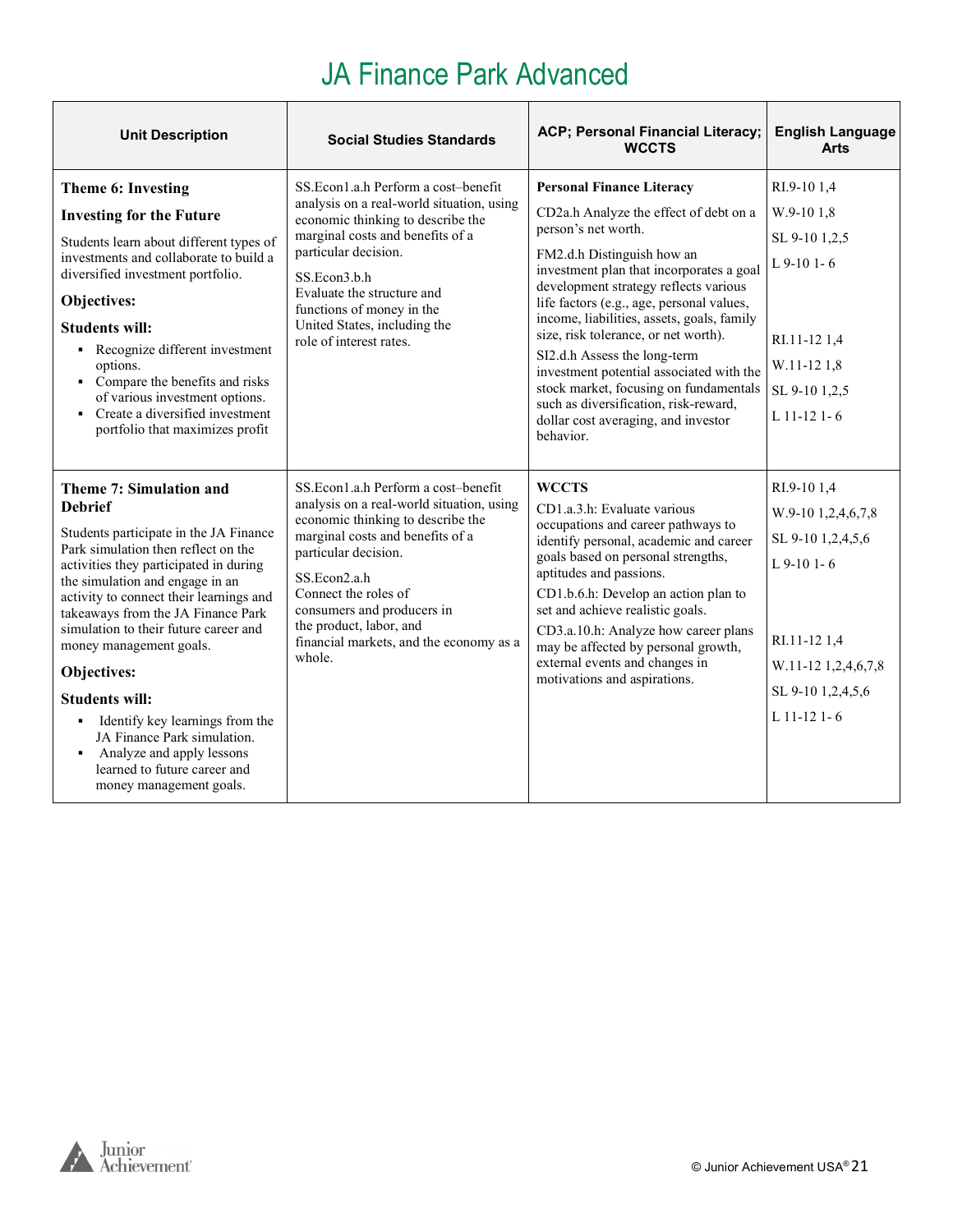| <b>Extension Details</b>                                                                                                                                                                                                                                                                                                                                                                         | <b>Extension Objectives</b>                                                                                                                                                                                                                                                                                                                                               | <b>Social Studies Standards</b>                                                                                                                                                                                                      | <b>Other Standards</b>                                                                                                                                                                                                                                                                                                                                                                                                                                                                                                                                                       |
|--------------------------------------------------------------------------------------------------------------------------------------------------------------------------------------------------------------------------------------------------------------------------------------------------------------------------------------------------------------------------------------------------|---------------------------------------------------------------------------------------------------------------------------------------------------------------------------------------------------------------------------------------------------------------------------------------------------------------------------------------------------------------------------|--------------------------------------------------------------------------------------------------------------------------------------------------------------------------------------------------------------------------------------|------------------------------------------------------------------------------------------------------------------------------------------------------------------------------------------------------------------------------------------------------------------------------------------------------------------------------------------------------------------------------------------------------------------------------------------------------------------------------------------------------------------------------------------------------------------------------|
| Theme One: Employment and Income                                                                                                                                                                                                                                                                                                                                                                 |                                                                                                                                                                                                                                                                                                                                                                           |                                                                                                                                                                                                                                      |                                                                                                                                                                                                                                                                                                                                                                                                                                                                                                                                                                              |
| <b>Entrepreneurial Strengths and</b><br><b>Talents</b><br>Students are introduced to<br>entrepreneurial characteristics and<br>how they help in business. They<br>take a self-assessment and create a<br>plan to improve their<br>entrepreneurial skills.                                                                                                                                        | <b>Students will:</b><br>Identify the characteristics of<br>٠<br>a successful entrepreneur.<br>Examine personal<br>٠<br>entrepreneurial qualifications<br>and characteristics.<br>Develop a plan for building<br>entrepreneurial skills.                                                                                                                                  | <b>Social Studies/Economics</b><br>SS. Econ3.a.h Assess how decisions<br>about spending and production<br>made by households, businesses,<br>and governments determine the<br>country's levels of income,<br>employment, and prices. | <b>Marketing Management and</b><br>Entrepreneurship<br>MF8.a.14.h Conduct a self-<br>assessment to determine<br>entrepreneurial potential.                                                                                                                                                                                                                                                                                                                                                                                                                                   |
| <b>Job Loss</b><br>Students are introduced to factors<br>that can lead to job loss. They<br>learn which professions are likely<br>to be more affected by specific<br>factors and compare two worker<br>scenarios. Students see how being<br>prepared can help minimize job<br>loss stress and they sketch out a<br>plan to prepare for a possible job<br>loss.                                   | <b>Students will:</b><br>Recognize factors that can<br>٠<br>lead to job loss, including<br>economic downturns<br>(layoffs, natural disasters,<br>foreclosure), globalization,<br>and automation.<br>Develop a plan for<br>٠<br>preparing for job loss.<br>Identify professional<br>٠<br>development and job<br>retraining opportunities to<br>help when job loss happens. | SS.Econ3.a.h Analyze why<br>unemployment rates differ for<br>people of different ages, races, and<br>genders.                                                                                                                        | <b>Personal Finance Literacy</b><br>MM1.a.h Prepare a budget or<br>spending plan that depicts varying<br>sources of income, a planned<br>saving strategy, taxes, and other<br>sources of fixed and variable<br>spending.<br><b>Business and Information</b><br><b>Technology</b><br>PF3.c: Demonstrate ability to use<br>decision-making processes in<br>making financial decisions related<br>to planning, saving and investing.<br>PF2.c.6.h: Discuss the components<br>of a personal budget, including<br>income, planned saving, [taxes and<br>fixed/variable expenses.] |
| <b>My Work Values and</b><br><b>Responsibilities</b><br>Students compare two employees<br>to see the importance of soft skills<br>and strong work ethic, and then<br>they learn why work ethic is<br>important to employers. They are<br>challenged to make ethical<br>decisions in the workplace, and<br>they also draft answers to mock<br>interview questions addressing<br>their work ethic. | <b>Students will:</b><br>Recognize the importance of<br>٠<br>having a good work ethic and<br>making good choices,<br>including ethical decisions, in<br>the workplace.<br>Explain why certain<br>٠<br>decisions made at work, such<br>as taking excessive sick days,<br>having unexcused absences,<br>or arriving late, have negative<br>consequences.                    | SS.BH1.a.m Identify patterns such<br>as culture, prior knowledge, family,<br>peers, school, communities, and<br>personal interests that influence a<br>person's cognition, perception, and<br>behavior.                              | <b>WCCTS</b><br>BLE6.a.8.h: Analyze ethical<br>dilemmas.                                                                                                                                                                                                                                                                                                                                                                                                                                                                                                                     |

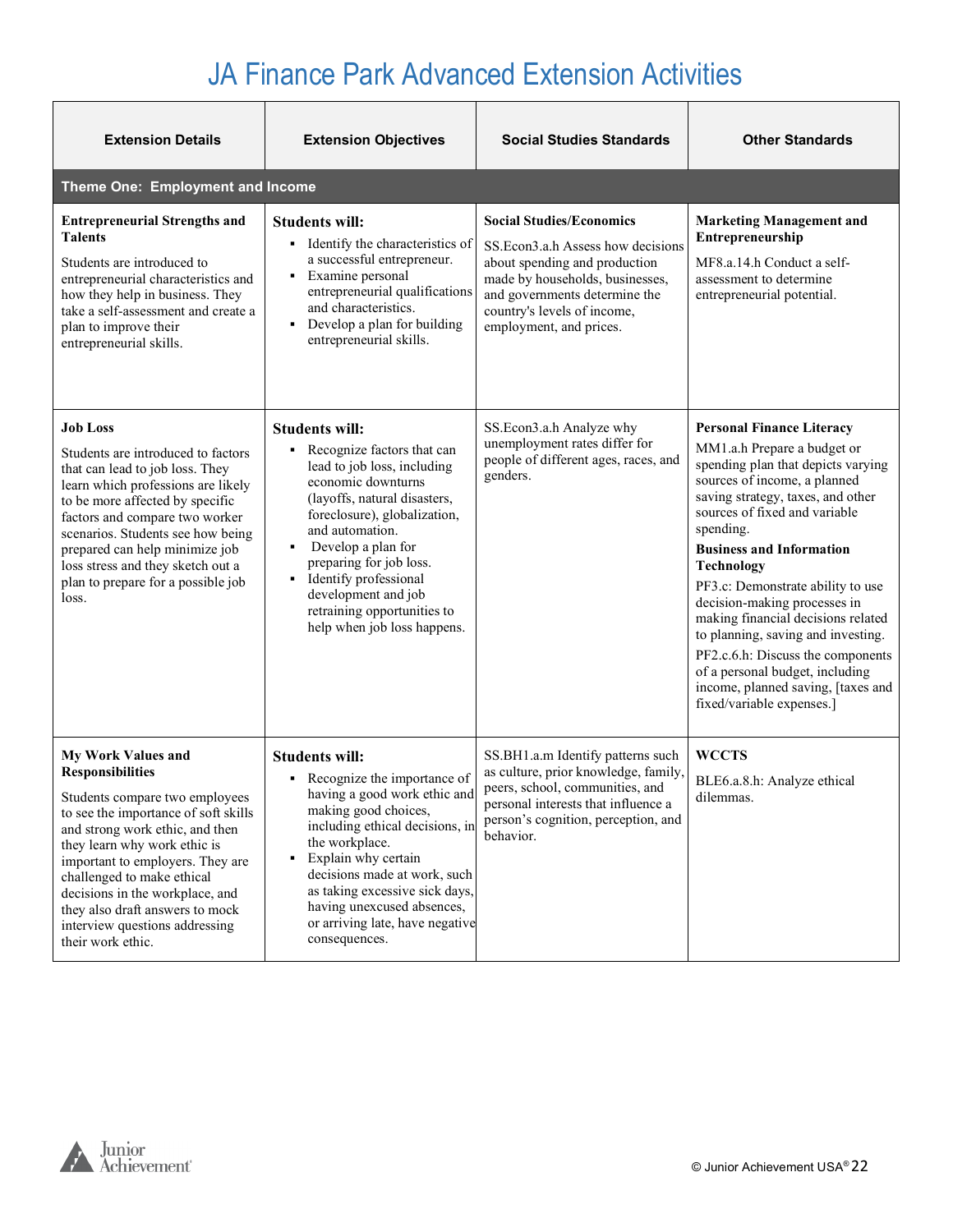| <b>Extension Details</b>                                                                                                                                                                                                                                                                                                                                                                      | <b>Extension Objectives</b>                                                                                                                                                                                                                     | <b>Social Studies Standards</b>                                                                                                                                                         | <b>Other Standards</b>                                                                                                                                                                                                                                   |
|-----------------------------------------------------------------------------------------------------------------------------------------------------------------------------------------------------------------------------------------------------------------------------------------------------------------------------------------------------------------------------------------------|-------------------------------------------------------------------------------------------------------------------------------------------------------------------------------------------------------------------------------------------------|-----------------------------------------------------------------------------------------------------------------------------------------------------------------------------------------|----------------------------------------------------------------------------------------------------------------------------------------------------------------------------------------------------------------------------------------------------------|
| The IRS W-4 Form<br>Students learn about the process of<br>withholding money for taxes on<br>their paychecks. They can use a tax<br>estimator to determine how much<br>income to withhold for taxes,<br>discover where their tax dollars are<br>spent, and are introduced to tax<br>exemptions. Students use the IRS<br>website to locate the W-4 form and<br>answer some specific questions. | <b>Students will:</b><br>• Explain the purpose of the<br>W-4 form.<br>• Examine the employee<br>sections of the W-4 form                                                                                                                        | NA                                                                                                                                                                                      | <b>Personal Finance Literacy</b><br>MM1.a.h Prepare a budget or<br>spending plan that depicts varying<br>sources of income, a planned<br>saving strategy, taxes, and other<br>sources of fixed and variable<br>spending.                                 |
| Theme Two: Employment and Education                                                                                                                                                                                                                                                                                                                                                           |                                                                                                                                                                                                                                                 |                                                                                                                                                                                         |                                                                                                                                                                                                                                                          |
| Applying for Financial Aid with<br><b>FAFSA</b><br>Students learn how to complete the<br>Free Application for Federal<br>Student Aid (FAFSA) form to<br>apply for financial aid for college.                                                                                                                                                                                                  | <b>Students will:</b><br>• Explain the rationale for<br>completing the FAFSA form.<br>Identify the resources and<br>$\blacksquare$<br>information required for the<br>FAFSA form.<br>• Develop an action plan for<br>completing the FAFSA form. | SS.Econ4.d.h<br>Evaluate the intended and<br>unintended costs and<br>benefits (i.e., externalities)<br>of government policies to<br>improve market outcomes<br>and standards of living. | NA                                                                                                                                                                                                                                                       |
| <b>Career Decisions</b><br>Students create a plan based on<br>their interests and talents and learn<br>how to set goals to help them<br>achieve that plan.                                                                                                                                                                                                                                    | <b>Students will:</b><br>• Use a process to develop a<br>career plan.<br>• Identify career choices that<br>match interests and abilities<br>Develop a SMART goal to<br>$\blacksquare$<br>help achieve a chosen career.                          | SS. Econ1.a.h Perform a cost-<br>benefit analysis on a real-world<br>situation, using economic thinking<br>to describe the marginal costs and<br>benefits of a particular decision.     | <b>ACP Know</b><br>Set short- and long-term SMART<br>goals and can articulate those<br>goals as they relate to their<br>strengths, challenges, beliefs, etc.<br>Connect self-exploration and<br>career exploration to the creation<br>of a personal plan |

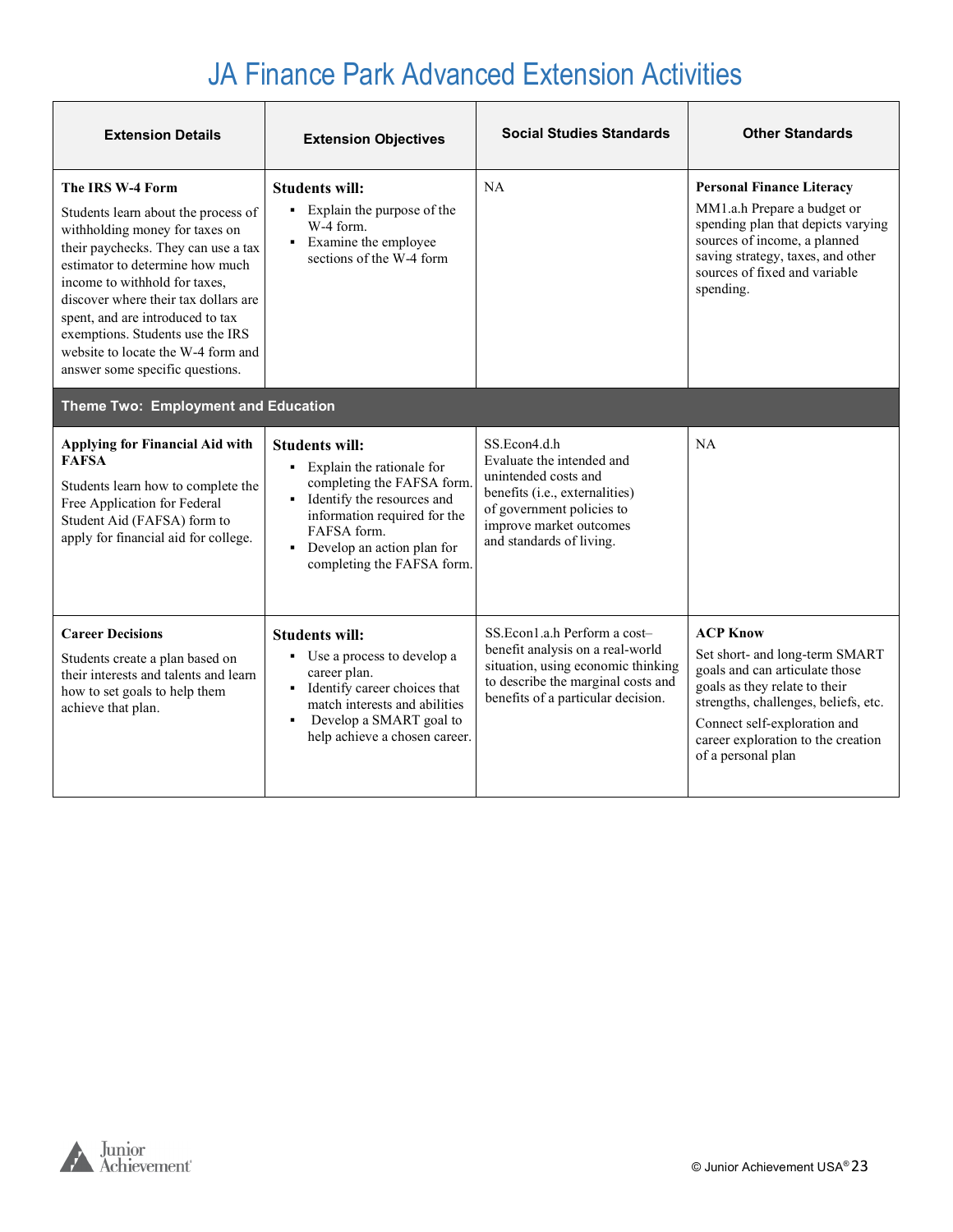| <b>Extension Details</b>                                                                                                                                                                                  | <b>Extension Objectives</b>                                                                                                                                                                                                                                                                                                  | <b>Social Studies</b><br><b>Standards</b>                                                                                                                                               | <b>Other Standards</b>                                                                                                                                                                                                                                                                                                                                                                                                                                                                                                |
|-----------------------------------------------------------------------------------------------------------------------------------------------------------------------------------------------------------|------------------------------------------------------------------------------------------------------------------------------------------------------------------------------------------------------------------------------------------------------------------------------------------------------------------------------|-----------------------------------------------------------------------------------------------------------------------------------------------------------------------------------------|-----------------------------------------------------------------------------------------------------------------------------------------------------------------------------------------------------------------------------------------------------------------------------------------------------------------------------------------------------------------------------------------------------------------------------------------------------------------------------------------------------------------------|
| <b>Grades Count!</b><br>Students consider the<br>consequence of grades and other<br>factors and their effects on college<br>options and scholarships.                                                     | Students will:<br>$\blacksquare$ Reflect on their current<br>GPA and course<br>selections in light of key<br>factors that influence<br>college admissions.<br>Calculate a possible GPA<br>based on potential new<br>courses.<br>• List the positive steps<br>they can take to be<br>successful with potential<br>new courses | NA                                                                                                                                                                                      | <b>NA</b>                                                                                                                                                                                                                                                                                                                                                                                                                                                                                                             |
| <b>Interpreting a Financial Aid</b><br><b>Award Letter</b><br>Students learn how to interpret a<br>financial aid award letter and<br>negotiate for more aid                                               | Students will:<br>• Recognize the options<br>available upon receiving<br>a financial aid award<br>letter.<br>• Analyze the parts of a<br>financial aid award letter.<br>• Identify effective<br>strategies for negotiating<br>additional financial aid.                                                                      | SS.Econ1.b.h<br>Evaluate how incentives<br>determine what is produced<br>and distributed in a<br>competitive market system.                                                             | NA                                                                                                                                                                                                                                                                                                                                                                                                                                                                                                                    |
| <b>Paying for Postsecondary</b><br><b>Education</b><br>Students explore how to pay for<br>postsecondary education, a major<br>financial decision that will<br>impact their finances for years to<br>come. | <b>Students will:</b><br>• Identify a savings goal<br>and plan.<br>Contrast grants and<br>scholarships with student<br>loans.<br>• Explain the<br>responsibilities<br>associated with student<br>loan debt.                                                                                                                  | SS.Econ1.a.h Perform a<br>cost-benefit analysis on a<br>real-world situation, using<br>economic thinking to<br>describe the marginal costs<br>and benefits of a particular<br>decision. | <b>Personal Finance Literacy</b><br>SI1.a.h Demonstrate how to manage savings<br>accounts- both manually and electronically,<br>including reconciliation. Determine the<br>[opportunity cost] in relation to a saving plan<br>(e.g., [inflation or taxes]). Compare and<br>contrast the benefits of pay yourself first and<br>living paycheck to paycheck strategies on<br>financial outcomes.<br><b>Business and Information Technology</b><br>PF4.a.2.m: Compare and contrast the total cost<br>of repaying a loan. |

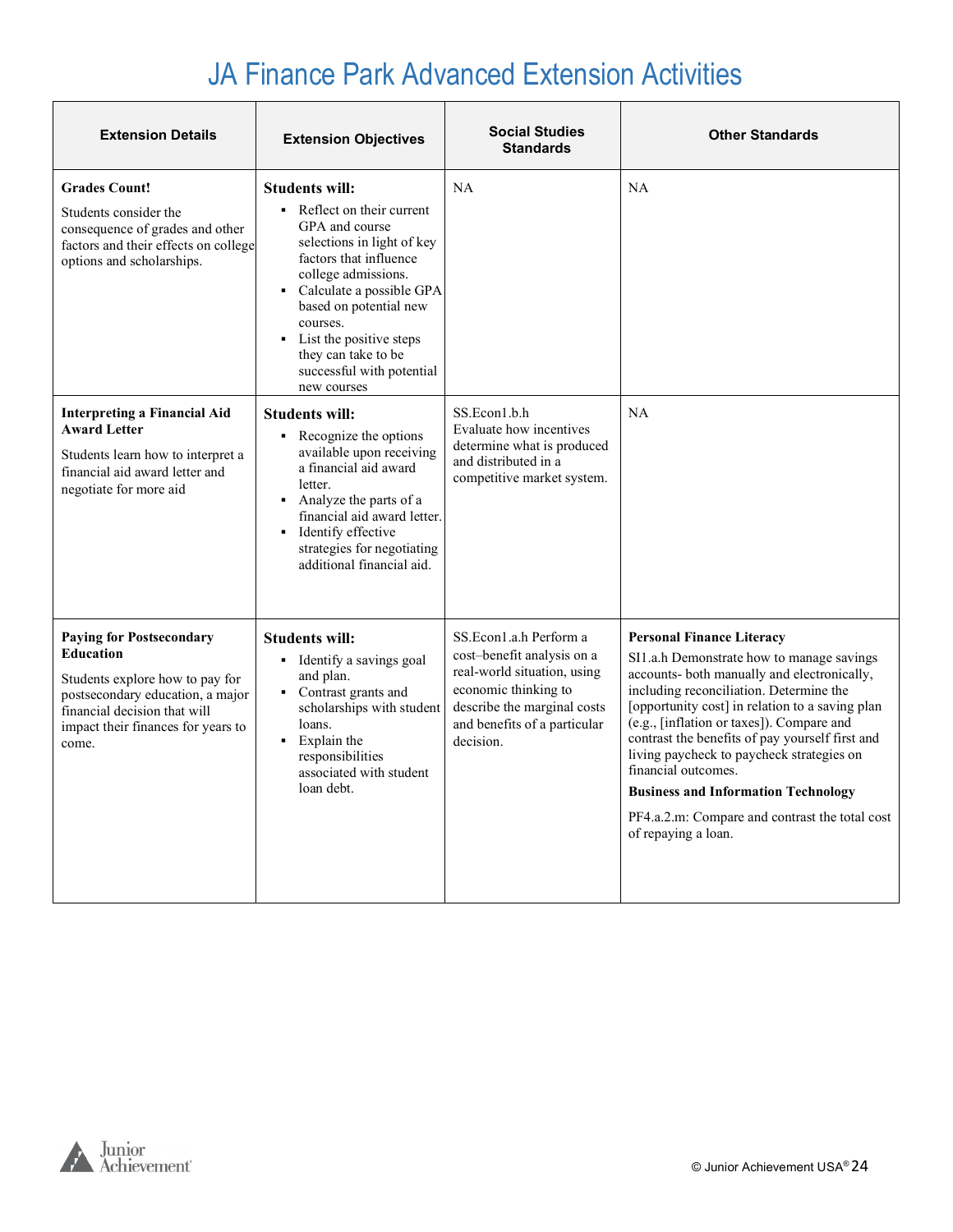| <b>Extension Details</b>                                                                                                                                        | <b>Extension Objectives</b>                                                                                                                                                                                                                                                                                                          | <b>Social Studies Standards</b>                                                                                                                                                                                                                                                                                                             | <b>PFL: BIT</b>                                                                                                                                                                                                                                                                                                                                                                                |
|-----------------------------------------------------------------------------------------------------------------------------------------------------------------|--------------------------------------------------------------------------------------------------------------------------------------------------------------------------------------------------------------------------------------------------------------------------------------------------------------------------------------|---------------------------------------------------------------------------------------------------------------------------------------------------------------------------------------------------------------------------------------------------------------------------------------------------------------------------------------------|------------------------------------------------------------------------------------------------------------------------------------------------------------------------------------------------------------------------------------------------------------------------------------------------------------------------------------------------------------------------------------------------|
|                                                                                                                                                                 | Theme Three: Financial Responsibility and Decision Making                                                                                                                                                                                                                                                                            |                                                                                                                                                                                                                                                                                                                                             |                                                                                                                                                                                                                                                                                                                                                                                                |
| <b>Buying Your First Car</b><br>Students learn to be smart<br>consumers when purchasing a<br>new or used car                                                    | <b>Students will:</b><br>• Compare benefits of<br>buying and leasing a car.<br>Identify costs associated<br>$\blacksquare$<br>with buying and owning<br>a car.<br>• Explain benefits of<br>buying new and used<br>cars.<br>Analyze costs and<br>features of several<br>vehicles to identify the<br>best car for one's needs.         | SS.Econ1.a.h Perform a cost-<br>benefit analysis on a real-world<br>situation, using economic<br>thinking to describe the<br>marginal costs and benefits of a<br>particular decision.<br>SS.Econ2.a.h<br>Connect the roles of<br>consumers and producers in<br>the product, labor, and<br>financial markets, and the<br>economy as a whole. | <b>Business and Information Technology</b><br>PF4.a.2.m: Compare and contrast the total cost<br>of repaying a loan.<br><b>Personal Finance Literacy</b><br>CD1.b.h Assess the total cost of incurring a<br>loan (e.g., various rates of interest, loan<br>origination fee, early payback, or length of<br>term).                                                                               |
| <b>Cost of Living</b><br>Students consider the<br>differences in cost of living<br>and median wage in different<br>areas of the United States.                  | <b>Students will:</b><br>• Compare cost of living in<br>different states.<br>Discover the different<br>median wage for<br>different states and<br>occupations.<br>Make a four-step plan<br>$\blacksquare$<br>for the future.                                                                                                         | SS.Econ2.a.h<br>Connect the roles of<br>consumers and producers in<br>the product, labor, and<br>financial markets, and the<br>economy as a whole.                                                                                                                                                                                          | <b>Personal Finance Literacy</b><br>SI1.a.h Demonstrate how to manage savings<br>accounts- both manually and electronically,<br>including reconciliation. Determine the<br>[opportunity cost] in relation to a saving plan<br>(e.g., [inflation or taxes]). Compare and<br>contrast the benefits of pay yourself first and<br>living paycheck to paycheck strategies on<br>financial outcomes. |
| My Financial Future and<br>Debt<br>Students learn how to use credit<br>responsibly, why they should<br>keep debt low, and why credit<br>scores matter.          | <b>Students will:</b><br>Recognize the effects of<br>late or missed payments.<br>• Explain the effect of<br>debts on a person's net<br>worth.<br>• Distinguish between<br>good use and misuse of<br>credit cards.                                                                                                                    | <b>NA</b>                                                                                                                                                                                                                                                                                                                                   | <b>Personal Finance Literacy</b><br>CD2a.h Analyze the effect of debt on a<br>person's net worth.<br>FM2.d.h Distinguish how an investment plan<br>that incorporates a goal development strategy<br>reflects various life factors (e.g., age, personal<br>values, income, liabilities, assets, goals, family<br>size, risk tolerance, or net worth).                                           |
| Philanthropy<br>Students consider the<br>emotional, social, and financial<br>benefits of charitable giving as<br>part of creating a personal<br>financial plan. | Students will:<br>Explain the difference<br>٠<br>between philanthropy and<br>charity.<br>Express how society<br>$\blacksquare$<br>benefits when others<br>donate money for worthy<br>causes.<br>Evaluate how<br>philanthropy fits within a<br>personal financial plan.<br>Clarify how charitable<br>giving may have tax<br>benefits. | SS.Econ3.a.h Assess how<br>decisions about spending and<br>production made by<br>households, businesses, and<br>governments determine the<br>country's levels of income,<br>employment, and prices                                                                                                                                          | NA                                                                                                                                                                                                                                                                                                                                                                                             |

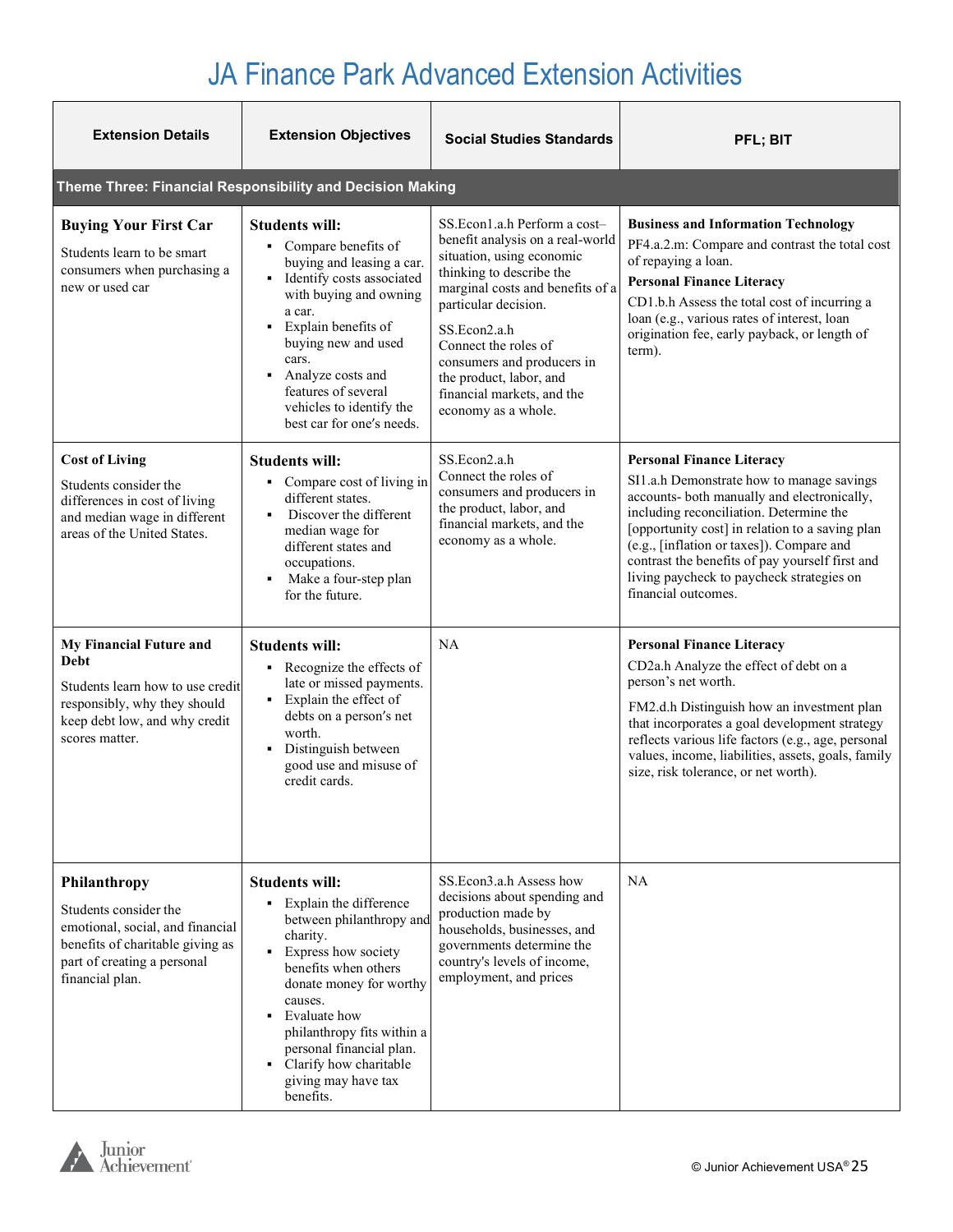| <b>Extension Details</b>                                                                                                                                                                                                                                          | <b>Extension Objectives</b>                                                                                                                                                                                                                                            | <b>Social Studies Standards</b>                                                                                                                                                                                                                                                              | PFL; BIT                                                                                                                                                                                                                                                                  |
|-------------------------------------------------------------------------------------------------------------------------------------------------------------------------------------------------------------------------------------------------------------------|------------------------------------------------------------------------------------------------------------------------------------------------------------------------------------------------------------------------------------------------------------------------|----------------------------------------------------------------------------------------------------------------------------------------------------------------------------------------------------------------------------------------------------------------------------------------------|---------------------------------------------------------------------------------------------------------------------------------------------------------------------------------------------------------------------------------------------------------------------------|
| <b>Planning for Financial Success</b><br>Students use critical thinking skills and<br>design to communicate the benefits of<br>financial goal planning.                                                                                                           | <b>Students will:</b><br>• Recognize the steps for<br>financial goal planning.<br>• Identify a financial goal<br>and develop a plan to<br>reach it.                                                                                                                    | NA                                                                                                                                                                                                                                                                                           | <b>Personal Financial Literacy</b><br>FM2.a.h Assess the impact of<br>individual values and<br>behaviors on financial<br>decisions and goals.                                                                                                                             |
| <b>Sales and Property Taxes</b><br>Students determine the impact taxes<br>have on financial decision making.                                                                                                                                                      | <b>Students will:</b><br>• Explain what taxes are<br>used for.<br>• Recognize different types<br>of taxes.<br>Analyze the impact of<br>٠<br>taxes on financial<br>decisions, such as buying a<br>car or a home.                                                        | SS.Econ4.c.h<br>Evaluate types of taxes (i.e.,<br>progressive, regressive) and<br>earned benefits with<br>eligibility criteria (e.g.,<br>Social Security, Medicare,<br>Medicaid). Justify the<br>selection of fiscal and<br>monetary policies in<br>expanding or contracting<br>the economy. | <b>Personal Finance Literacy</b><br>MM1.a.h Prepare a budget or<br>spending plan that depicts<br>varying sources of income, a<br>planned saving strategy, taxes,<br>and other sources of fixed and<br>variable spending.                                                  |
| Theme Four: Planning and Money Management                                                                                                                                                                                                                         |                                                                                                                                                                                                                                                                        |                                                                                                                                                                                                                                                                                              |                                                                                                                                                                                                                                                                           |
| <b>A World Without Cash</b><br>Students learn about cashless<br>spending. They discover the pros and<br>cons of cashless spending, reflect on<br>the impact that apps and credit/debit<br>cards can have on spending and<br>security, and research a payment app. | <b>Students will:</b><br>Explore different payment<br>٠<br>types, and classify the pros<br>and cons of using payment<br>apps.<br>Identify potential security<br>issues with using payment<br>apps.<br>Analyze how to use a<br>٠.<br>payment app to manage<br>spending. | SS.Econ2.a.h<br>Connect the roles of<br>consumers and producers in<br>the product, labor, and<br>financial markets, and the<br>economy as a whole.                                                                                                                                           | NA                                                                                                                                                                                                                                                                        |
| <b>Extracurricular Expenses</b><br>Students apply their understanding of<br>budgeting as they explore how to<br>budget for extracurricular activities<br>that are part of many students' high<br>school experiences.                                              | <b>Students will:</b><br>Outline a short-term<br>٠<br>financial goal for how to<br>save for extracurricular<br>expenses.<br>Generate a personal budget<br>٠<br>to achieve the goal                                                                                     | SS.Econ1.a.h Perform a cost-<br>benefit analysis on a real-world<br>situation, using economic thinking<br>to describe the marginal costs and<br>benefits of a particular decision.                                                                                                           | <b>Personal Finance Literacy</b><br>MM1.a.h Prepare a budget or<br>spending plan that depicts<br>varying sources of income, a<br>planned saving strategy, taxes,<br>and other sources of fixed and<br>variable spending.<br><b>Business and Information</b><br>Technology |

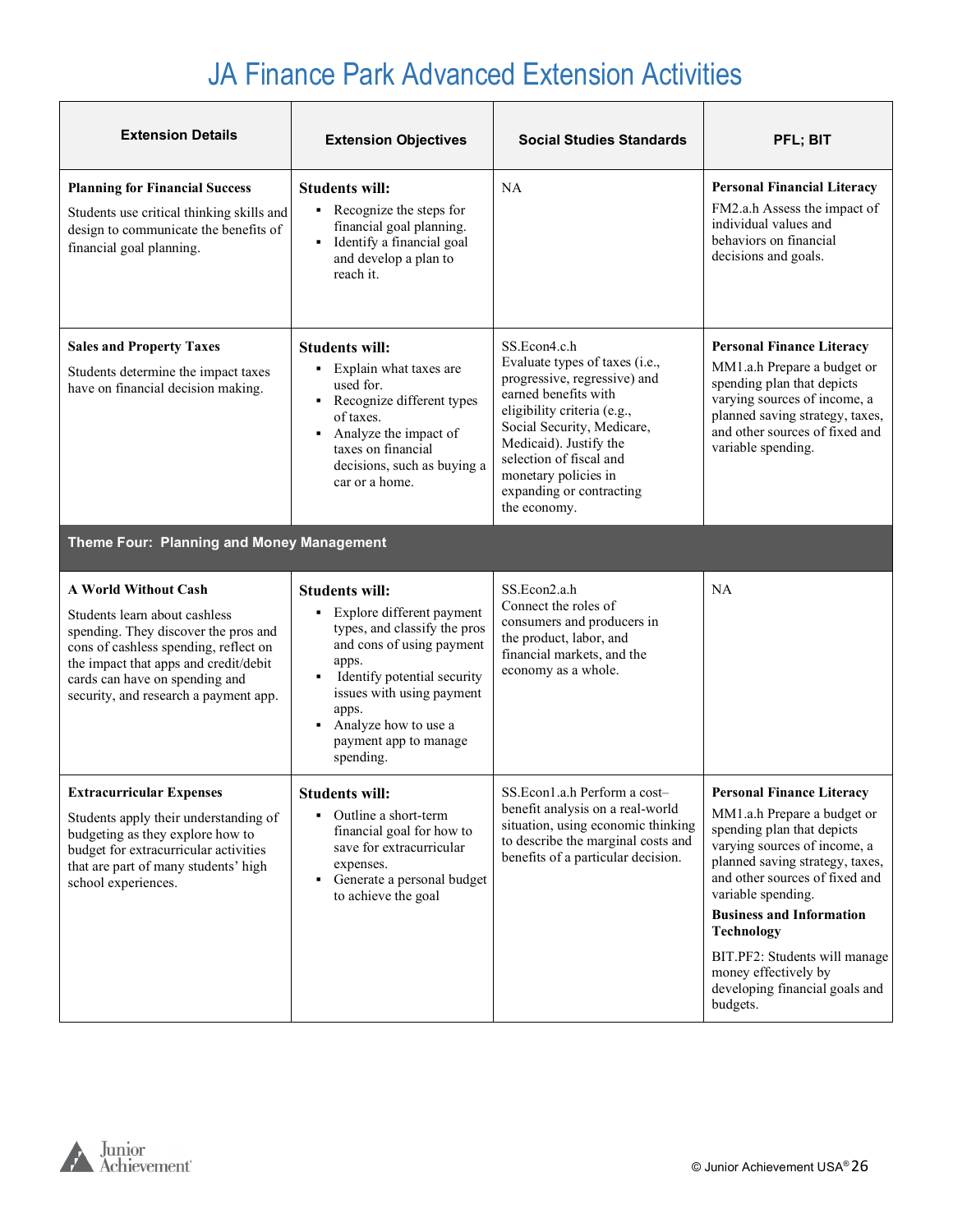| <b>Extension Details</b>                                                                                                                                                                                                                                                                    | <b>Extension Objectives</b>                                                                                                                                                                                                                                           | <b>Social Studies Standards</b>                                                                                                                                                    | PFL; BIT                                                                                                                                                                                                                                                                                                                                                                                                   |  |
|---------------------------------------------------------------------------------------------------------------------------------------------------------------------------------------------------------------------------------------------------------------------------------------------|-----------------------------------------------------------------------------------------------------------------------------------------------------------------------------------------------------------------------------------------------------------------------|------------------------------------------------------------------------------------------------------------------------------------------------------------------------------------|------------------------------------------------------------------------------------------------------------------------------------------------------------------------------------------------------------------------------------------------------------------------------------------------------------------------------------------------------------------------------------------------------------|--|
| <b>Unexpected Expenses</b><br>Students understand the impact of<br>unexpected expenses on their budget<br>and the role of an emergency fund in<br>meeting those expenses.                                                                                                                   | <b>Students will:</b><br>• Evaluate if an emergency<br>fund should be used for<br>different emergency<br>scenarios.<br>• Create an emergency fund<br>savings plan for an<br>emergency.<br>Analyze how saving for an<br>emergency fund can impact<br>a monthly budget. | SS.Econ1.a.h Perform a cost-<br>benefit analysis on a real-world<br>situation, using economic thinking<br>to describe the marginal costs and<br>benefits of a particular decision. | <b>Personal Finance Literacy</b><br>SI1.a.h Demonstrate how to<br>manage savings accounts- both<br>manually and electronically,<br>including reconciliation.<br>Determine the [opportunity<br>cost] in relation to a saving<br>plan (e.g., [inflation or taxes]).<br>Compare and contrast the<br>benefits of pay yourself first<br>and living paycheck to<br>paycheck strategies on<br>financial outcomes. |  |
| Theme Five: Risk Management and Insurance                                                                                                                                                                                                                                                   |                                                                                                                                                                                                                                                                       |                                                                                                                                                                                    |                                                                                                                                                                                                                                                                                                                                                                                                            |  |
| <b>Auto Insurance</b><br>Students learn about different types<br>of auto insurance policies and what<br>each cover. They explore the costs<br>of insurance, including premiums<br>and deductibles, and learn<br>strategies for keeping auto<br>insurance costs low.                         | <b>Students will:</b><br>Differentiate among the<br>٠<br>main types of auto<br>insurance coverage.<br>• Identify ways to mitigate<br>risk to help keep auto<br>insurance costs down.                                                                                  | SS.Econ2.a.h<br>Connect the roles of<br>consumers and producers in<br>the product, labor, and<br>financial markets, and the<br>economy as a whole.                                 | <b>Personal Finance Literacy</b><br>RMI1.a.h Determine different<br>perceptions of risk based on<br>age, culture, and social status.<br>Analyze the financial cost of<br>taking a risk versus outsourcing<br>the risk (e.g., contract for<br>services, insurance, or<br>utilization of technology)<br>RMI2.a.h<br>Evaluate why some types of<br>insurance are required by law.                             |  |
| <b>Mortgages</b><br>Students learn the basics about<br>mortgages, including what a mortgage<br>payment consists of and the initial<br>expenses for obtaining a mortgage.<br>They explore different types of<br>mortgages and compare fixed-rate,<br>adjustable-rate, and balloon mortgages. | <b>Students will:</b><br>Explain the expenses<br>٠<br>associated with taking out a<br>mortgage.<br>Differentiate among<br>٠<br>different types of<br>mortgages.                                                                                                       | SS.Econ1.a.h Perform a cost-<br>benefit analysis on a real-world<br>situation, using economic thinking<br>to describe the marginal costs and<br>benefits of a particular decision. | <b>Personal Finance Literacy</b><br>MM2.a.h Compare financial<br>institutions and service<br>providers (e.g., banks, credit<br>unions, investment and<br>brokerage firms, mortgage<br>brokers, payday lenders, online<br>financial institutions, or loan<br>agencies).                                                                                                                                     |  |
| Theme 6: Investing                                                                                                                                                                                                                                                                          |                                                                                                                                                                                                                                                                       |                                                                                                                                                                                    |                                                                                                                                                                                                                                                                                                                                                                                                            |  |
| <b>Purchasing Stocks</b><br>Students learn the basics of stock<br>market investing, compare factors that<br>impact the market, read and respond to<br>scenarios about investing, and are<br>introduced to three investing strategies.                                                       | <b>Students will:</b><br>• Recognize basic principles<br>of investing in stocks.<br>Identify factors that affect<br>٠<br>stocks and the stock market.<br>• List strategies for smart<br>investing.                                                                    | SS.Econ2.a.h<br>Connect the roles of<br>consumers and producers in<br>the product, labor, and<br>financial markets, and the<br>economy as a whole.                                 | <b>Personal Finance Literacy</b><br>SI2.d.h Assess the long-term<br>investment potential<br>associated with the stock<br>market, focusing on<br>fundamentals such as<br>diversification, risk-reward,<br>dollar cost averaging, and<br>investor behavior.                                                                                                                                                  |  |